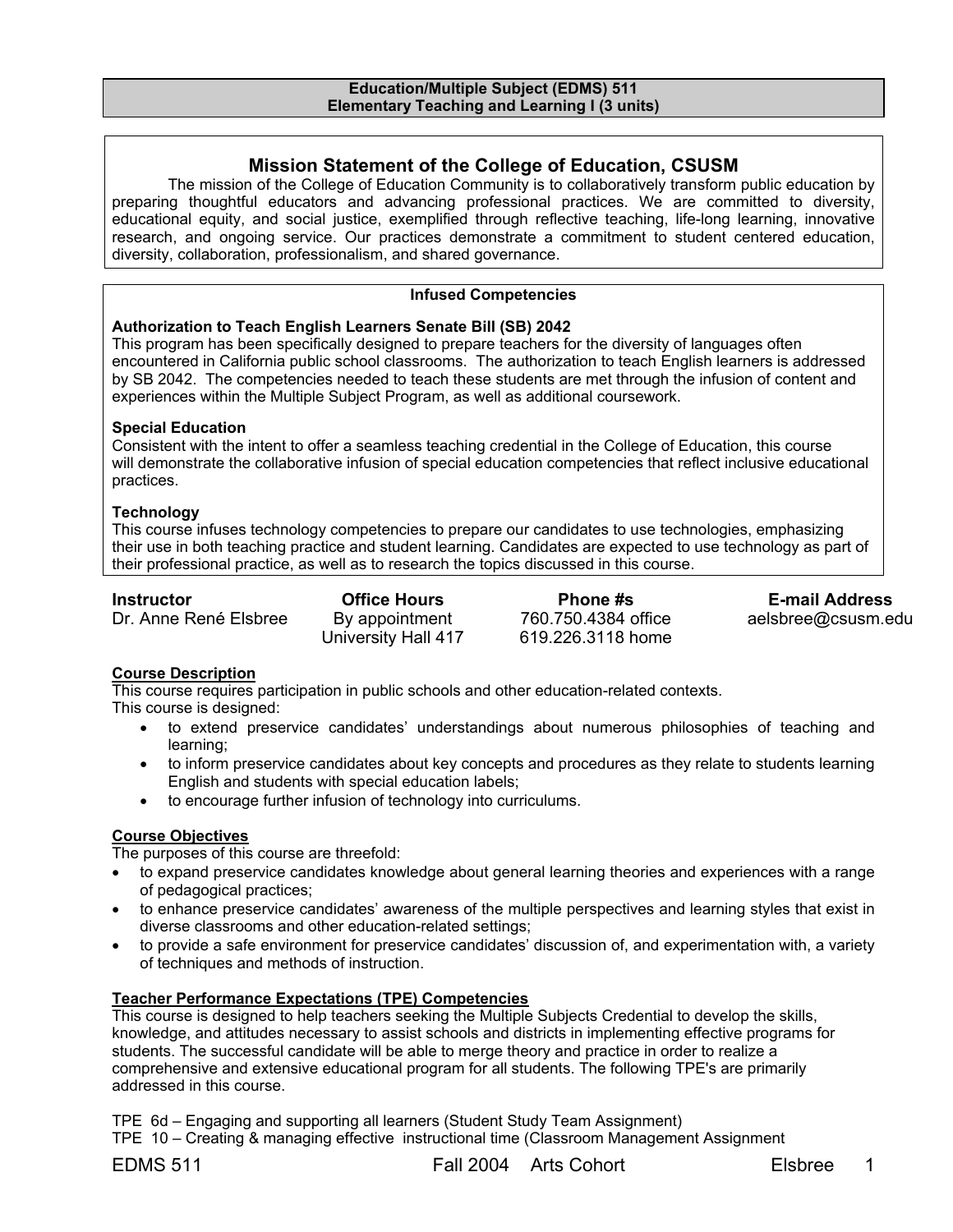### **Required Text**

- Tomlinson, Carol Ann. (1999). *The Differentiated Classroom: Responding to the needs of all learners.* Alexandria, VA: Association for Supervision and Curriculum Development. ISBN # 0- 87120-342-1 (Available as an e-book online.)
- Choate, J. S. (2004) *Successful inclusive teaching (4rd ed.)* Needham, MA: Allyn & Bacon.
- Villa, R. and Thousand, J. (1995). *Creating an Inclusive School*. Alexandria, VA: Association for Supervision and Curriculum Development.
- Marion, Valadez, and Woo (2003). *DEEP Reader.* Needham Heights, MA: Allyn and Bacon.
- *Task Stream Electronic Portfolio*, Must register and pay fee online prior to first class @ www.TaskStream.com (register for 1 year minimum).
- Ladson-Billings, Gloria. (2001). *Crossing Over to Canaan: the journey of new teachers in diverse classrooms*. San Francisco: Jossey-Bass.

**Accommodation for Disabilities:** Please discuss your needs with the instructor within the first week of the semester & contact Disabled Student Services, 5025A Craven Hall, (760) 750-4905 or (760) 750-4909 (TDD).

**Plagiarism:** All work submitted for this course should reflect students' efforts. When relying on supporting documents authored by others, cite them clearly and completely using American Psychological Association (APA) manual, 5<sup>th</sup> edition. Failure to do so may result in failure of the course.

**Grading Policy:** All students will come prepared to class; readings & assignments are due on date listed.

 All required work is expected to be on time. One grade level will be deducted for each class meeting for which it is late (e.g., an "A" assignment that is submitted one class session late will be marked down to a  $E$ "B"). Unless prior instructor approval is secured, assignments will not be accepted three class sessions after which they are due. Exceptions will be handled on a case-by-case basis, as determined by the instructor.

It is expected that students will proofread and edit their assignments prior to submission. Students will ensure that the text is error-free (grammar, spelling), and ideas are logically and concisely presented. The assignment's grade will be negatively affected as a result of this oversight. Each written assignment will be graded approximately 80% on content and context (detail, logic, synthesis of information, depth of analysis, etc.), and 20% on mechanics (grammar, syntax, spelling, format, uniformity of citation, etc.). All citations, where appropriate, will use American Psychological Association (APA) format. Consult American Psychological Association (APA) Manual,  $5<sup>th</sup>$  edition for citation guidance.

 Grading will also include a component of "professional demeanor." Students will conduct themselves in ways that are generally expected of those who are entering the education profession. This includes but is not limited to:

- On-time arrival to all class sessions;
- Advance preparation of readings and timely submission of assignments;
- Respectful participation in all settings (e.g., whole group, small group, in/outside of class);
- Carefully considered, culturally aware approaches to solution-finding.

#### **Course Assignments**

| <b>Student Study Team Simulation</b> |                |            | 5 points      |
|--------------------------------------|----------------|------------|---------------|
| <b>Student Study Team Assignment</b> |                |            | 10 points     |
| Peer Teaching Demonstration          |                |            | 15 points     |
| Observation                          |                |            | 10 points     |
| Lesson Plan                          |                |            | 10 points     |
| Electronic Portfolio                 |                |            | 10 points     |
| Classroom Management Plan            |                |            | 20 Points     |
| Attendance/Participation             |                |            | 16 points     |
| <b>Professional Demeanor</b>         |                |            | 4 points      |
| <b>Total</b>                         |                |            | 100 points    |
| <b>Grading Scale</b>                 | $A = 93 - 100$ | $B+=86-89$ | $C+= 77-79$   |
|                                      | $A = 90 - 92$  | B=83-86    | $C = 73-76$   |
|                                      |                | $B=80-82$  | $C - 70 - 72$ |

#### **Please note assignments are due whether or not you are present in class that day.**

**While this syllabus is carefully planned, it may be modified at any time in response to the needs and interests of the class.**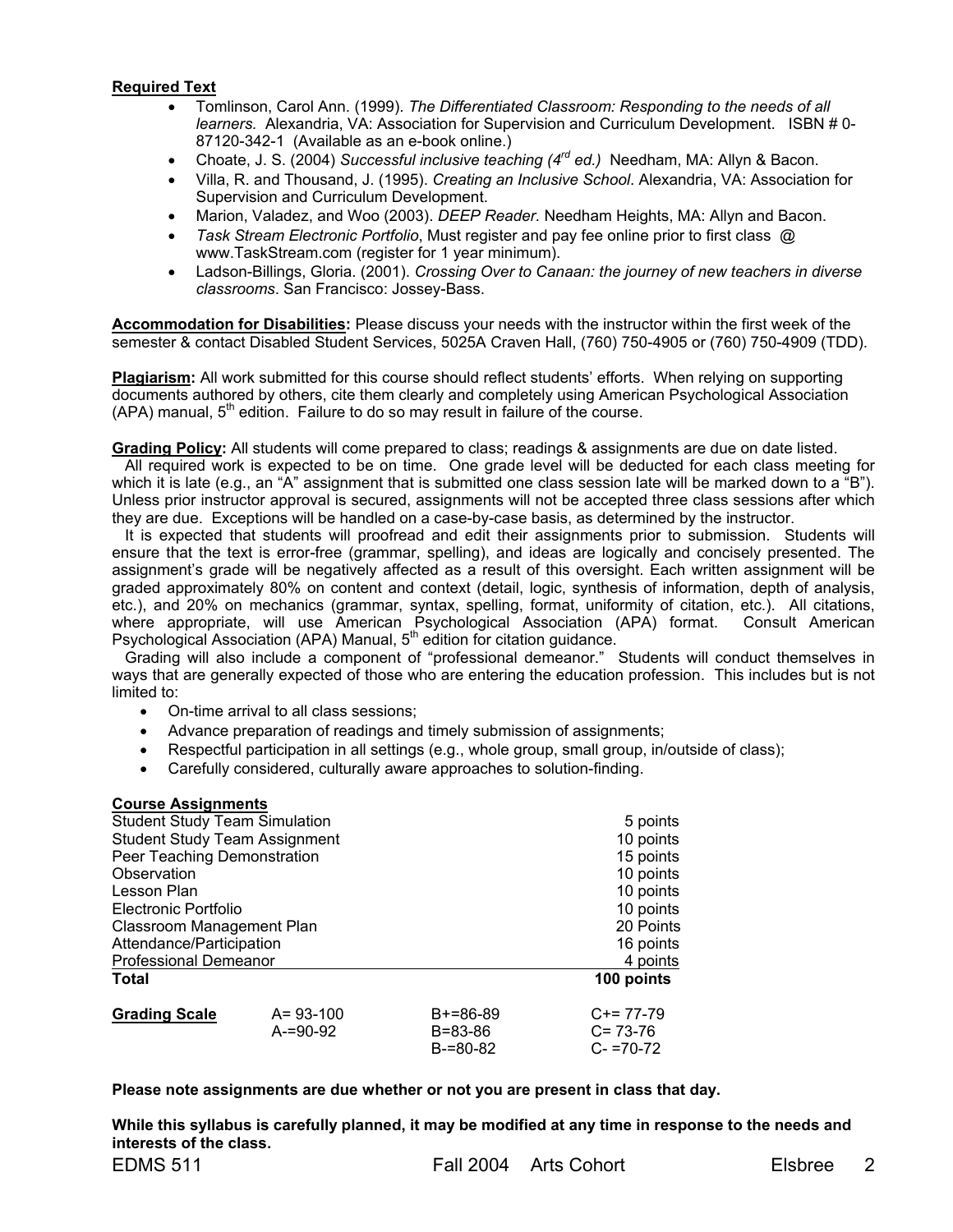## **College of Education Attendance Policy**

Due to the interactive nature of courses in the COE, and the value placed on the contributions of every student, students are expected to prepare for, attend, and participate in all classes. For extenuating circumstances contact the instructors **before** class is missed, and make arrangements to make up what was missed. At minimum, a student must attend more than 80% of class time, or s/he may not receive a passing grade for the course. If a student misses more than 6 hours or is late (or leaves early) for more than three sessions, the highest possible grade earned will be a "C". **Notification of absences does not allow students to assume they are automatically excused from class or making up missed class.** 

|            |        | <b>Spring placement</b>                                                                                                                                                                                                                                                                                                                                                                   |
|------------|--------|-------------------------------------------------------------------------------------------------------------------------------------------------------------------------------------------------------------------------------------------------------------------------------------------------------------------------------------------------------------------------------------------|
|            | date   |                                                                                                                                                                                                                                                                                                                                                                                           |
| cell phone | email  |                                                                                                                                                                                                                                                                                                                                                                                           |
|            |        |                                                                                                                                                                                                                                                                                                                                                                                           |
|            |        |                                                                                                                                                                                                                                                                                                                                                                                           |
|            |        |                                                                                                                                                                                                                                                                                                                                                                                           |
|            |        |                                                                                                                                                                                                                                                                                                                                                                                           |
|            |        | $4\%$                                                                                                                                                                                                                                                                                                                                                                                     |
|            |        |                                                                                                                                                                                                                                                                                                                                                                                           |
|            |        | Sept 17 & 24                                                                                                                                                                                                                                                                                                                                                                              |
|            |        | Sept 17                                                                                                                                                                                                                                                                                                                                                                                   |
|            |        | Sept 24                                                                                                                                                                                                                                                                                                                                                                                   |
|            |        | Oct 8                                                                                                                                                                                                                                                                                                                                                                                     |
|            |        | Oct 1                                                                                                                                                                                                                                                                                                                                                                                     |
|            |        | <b>Due Dates</b>                                                                                                                                                                                                                                                                                                                                                                          |
|            |        | Oct 1                                                                                                                                                                                                                                                                                                                                                                                     |
|            |        | Oct 8                                                                                                                                                                                                                                                                                                                                                                                     |
|            |        | Oct 15                                                                                                                                                                                                                                                                                                                                                                                    |
|            | / 20 % | Oct 15                                                                                                                                                                                                                                                                                                                                                                                    |
|            |        | <b>Elsbree</b>                                                                                                                                                                                                                                                                                                                                                                            |
|            |        | Attendance/Participation/Quiz & Homework Grade (16%)<br>Day 3 ________ Total Points _________ / 16 %<br>Day 6 _____<br>Group Assignments (30 %) Percentage Due Dates<br>110%<br>Peer Teaching Demonstrations - Differentiation 15%<br>- Cultural Relevant ________ / 5 %<br>- Management Plans 1 5 %<br>$/5\%$<br><b>Percentage</b><br>/10%<br>$10\%$<br>$-110%$<br>Fall 2004 Arts Cohort |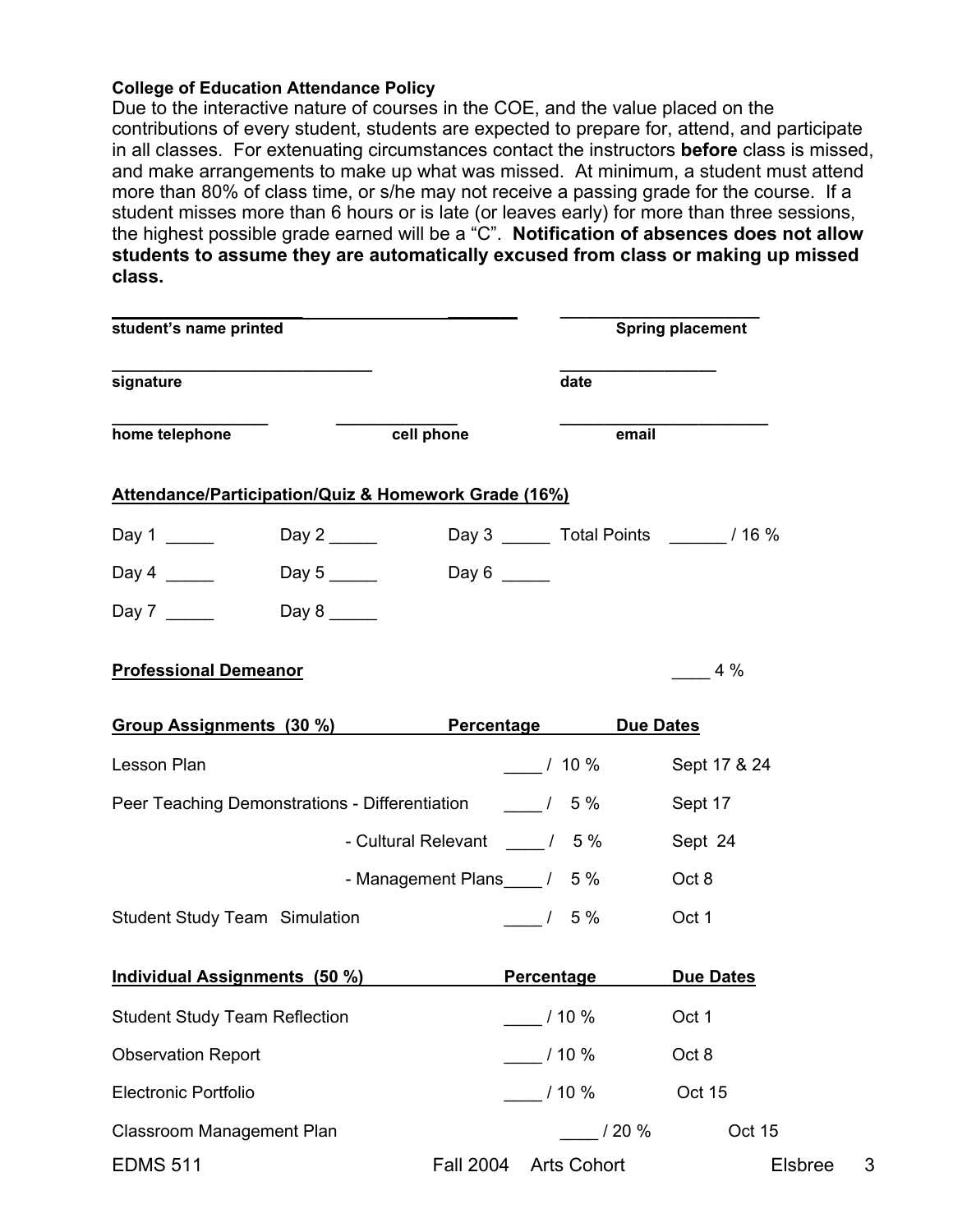**Total \_\_\_\_ / 100 % = \_\_\_\_\_ Grade** 

| Grading |                  |                   | 70-79 pts = $C$ |
|---------|------------------|-------------------|-----------------|
|         | 90-100 pts = $A$ | $80 - 89$ pts = B |                 |

## **Course Outline**

(Timeline Subject to Change pending "Teachable" Moments)

| <b>Date</b>          | <b>Topic</b>                                                                                                                                      | <b>Reading Assignment Due</b>                                                                                                                                                                                                                                                      |
|----------------------|---------------------------------------------------------------------------------------------------------------------------------------------------|------------------------------------------------------------------------------------------------------------------------------------------------------------------------------------------------------------------------------------------------------------------------------------|
| Session 1<br>Sept 3  | <b>IIntroduction/Course Overview</b><br><b>Community Building</b><br><b>Mandates for Educators</b><br><b>CSTP/TPE</b><br>Intro to Lesson Planning | <b>Syllabus</b>                                                                                                                                                                                                                                                                    |
| Session 2<br>Sept 10 | Intro to TaskStream (computer lab)<br><b>TPE</b>                                                                                                  | <b>TPEs on COE website</b><br>http://lynx.csusm.edu/coe/academics/<br>PoliciesForms.asp<br>Register for www.TaskStream.com                                                                                                                                                         |
| Session 3<br>Sept 17 | <b>Differentiation Center Activity</b><br>Demo Center Lesson: Differentiation<br>Lesson Plan Activity                                             | Choate: Chapters 1-4 & 16<br>DEEP Reader p. 85-103<br>Tomlinson: Differentiated Classroom<br>Present on content, process or<br>product<br>Bring a lesson plan<br>Quiz on Tomlinson p. 15-16 & 85                                                                                   |
| Session 4<br>Sept 24 | Demo Center Lesson: Culturally<br>Relevant Pedagogy<br>Reflective Practice - Content<br><b>Observation Activity</b>                               | Villa/Thousand: Chapter 5, 6 & 7<br>Ladson-Billings: Entire text<br>Present on academic achievement,<br>cultural competence or sociopolitical<br>consciousness<br>Quiz on Culturally Relevant<br>Pedagogy<br>Bring lesson plan with revisions                                      |
| Session 5<br>Oct 1   | <b>Student Study/Success Team</b>                                                                                                                 | DEEP Reader: Student Centered &<br>Constructivist p. 254-289<br>Villa/Thousand: Chapter 3 & 4<br><b>6 Components of SDAIE</b><br>Bring your evidence for Bart<br>Simpson's SST meeting and your<br>suggested strategies<br>Post SST reflection to portfolio before<br>end of class |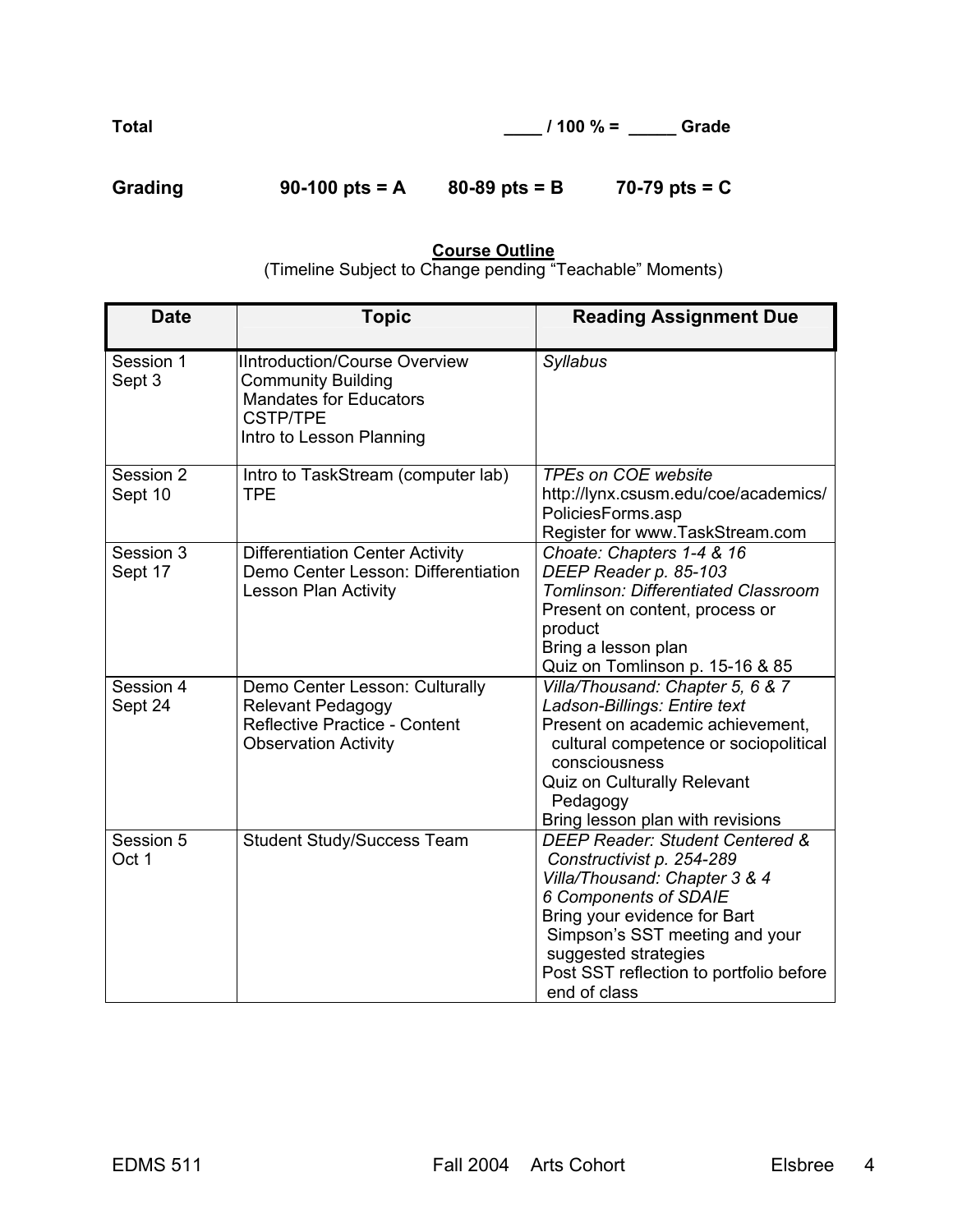| Session 6<br>Oct 8  | Courage to Teach<br>Privileges we have as Teachers<br>Philosophy Articulation<br><b>Classroom Management Center</b><br><b>Presentations</b><br>What strategies fit our<br>identity/philosophy | <b>Complete Philosophy Survey</b><br><b>Present Management Plan</b><br>Parker Palmer (1997). Courage to<br>Teach: Exploring the inner landscape<br>of a teacher's life, p. 9-33.<br>Peggy McIntosh, White Privilege<br>Write list of privileges you have<br>based on your identity & how you<br>will have that reflected in your<br>teaching actions<br><b>Observation Assignment Due</b> |
|---------------------|-----------------------------------------------------------------------------------------------------------------------------------------------------------------------------------------------|-------------------------------------------------------------------------------------------------------------------------------------------------------------------------------------------------------------------------------------------------------------------------------------------------------------------------------------------------------------------------------------------|
| Session 7<br>Oct 15 | Classroom Management Plan                                                                                                                                                                     | Choate: Chapter 14 & 15<br><b>DEEP Reader: Creating Learning</b><br>Environments p. 394-429<br><b>Classroom Management Plan Due</b><br>Post management plan to portfolio<br>before end of class                                                                                                                                                                                           |
| Session 8           | Course Final: Mock Interview                                                                                                                                                                  | Mock Interview-Come dressed and                                                                                                                                                                                                                                                                                                                                                           |
| Oct 22              | Conference with Anne René                                                                                                                                                                     | prepared for interview                                                                                                                                                                                                                                                                                                                                                                    |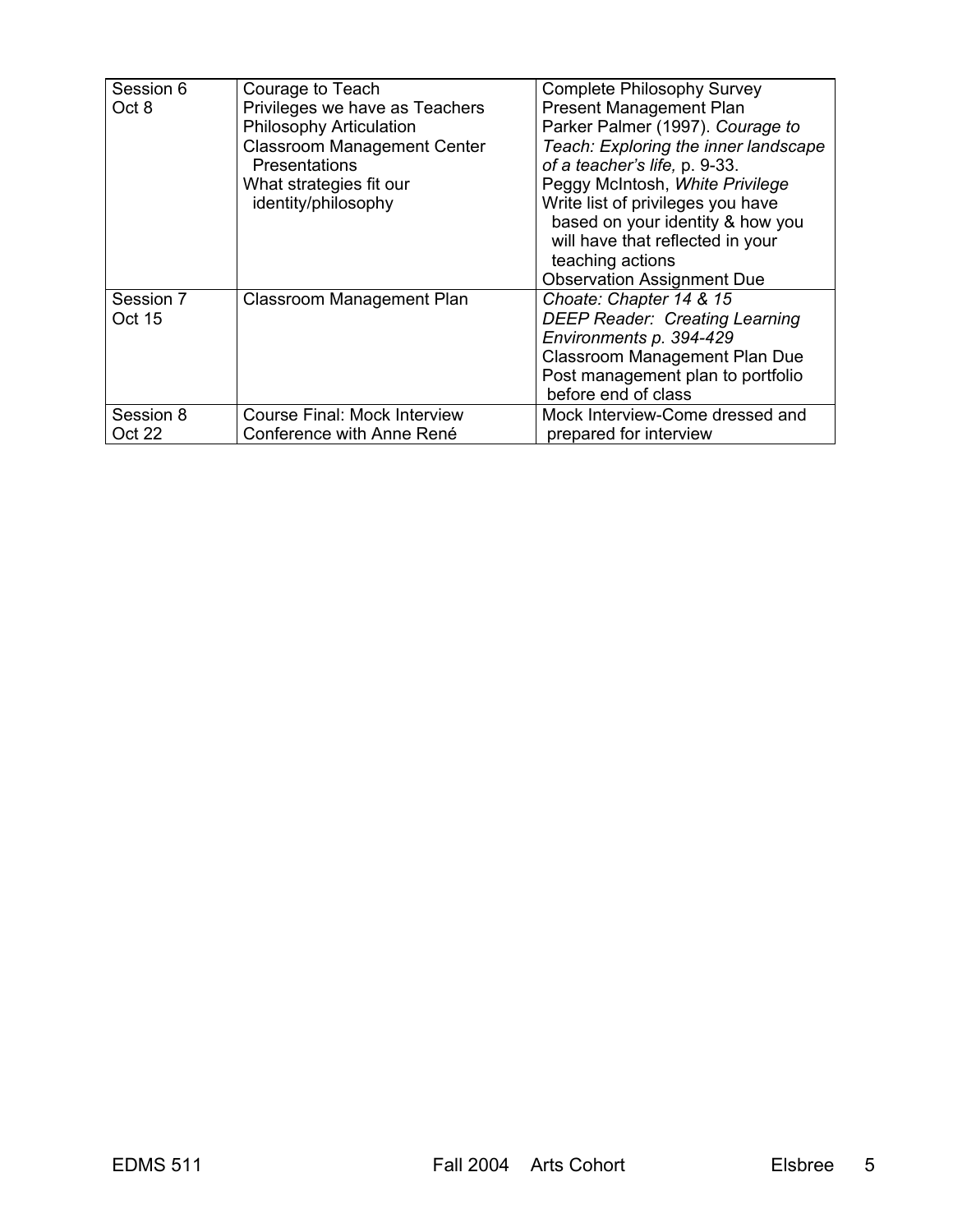## **Differentiated Lesson Plan 10 points**

**Learner Objectives:** Teacher candidates will be able to design a lesson that differentiates content, process and product to maximize learning for students with diverse needs.

**Assessment:** Teacher candidates will write a lesson plan that differentiates content, process, and product for students learning English, students that are accelerated learners, and students with special needs.

**Preparation:** Before beginning assignment teacher candidates read the following resources and demonstrate the ability to complete the prerequisite skills.

| <b>Resources</b>  | Title and necessary information:                                                                                                                                                                                                                 |
|-------------------|--------------------------------------------------------------------------------------------------------------------------------------------------------------------------------------------------------------------------------------------------|
| Textbook/chapters | Choate, J. S. (2000) Successful inclusive teaching $(3^{rd}$ ed.). Needham, MA: Allyn<br>& Bacon. Chapters 1-4 & 16                                                                                                                              |
|                   | Pierangelo, Roger, & Giuliani, George A. (2001). What Every Teacher Should<br>Know about Students with Special Needs: Promoting Success in the classroom.<br>Champaign, IL: Research press. (Suggested reading)                                  |
|                   | Villa, Richard, & Thousand, Jacquelyn. (1995). Creating and inclusive school.<br>Alexandria, VA: ASCD. Chapters 3-7                                                                                                                              |
|                   | Marion, Valadez, and Woo (2003). DEEP Reader. Needham Heights, MA: Allyn<br>and Bacon, $P. 85-103$                                                                                                                                               |
|                   | Ladson-Billings, Gloria. (2001). Crossing Over to Canaan: The journey of new<br>teachers in diverse classrooms. San Francisco: Jossey-Bass.                                                                                                      |
| Internet Site(s)  | Tomlinson, Carol Ann. (1999). The Differentiated Classroom: Responding to the<br>needs of all learners. Alexandria, VA: Association for Supervision and Curriculum<br>Development. ISBN # 0-87120-342-1 (Available free @ CSUSM ebooks library.) |
|                   | <b>COE Lesson Format form CSUSM website</b>                                                                                                                                                                                                      |

#### **Prerequisite skills:**

- Teacher candidates are able to write a lesson plan using the COE lesson format.
- Teacher candidates are able to differentiate curriculum and instruction based on content, process, and product as define by Carol Ann Tomlinson (1999).
- Teacher candidates are able to use information about students' readiness range (skills, reading, thinking & information), learning profiles, interests, talents, and culture to differentiate curriculum and instruction (Tomlinson, 1999).
- Teacher candidates are able to identify strategies to meet the needs o
	- o Students learning English (including differentiation for Beginning, Intermediate, and Advanced levels)
	- o Student that are accelerated learners as referred to by Piergangelo & Giuliani (2001)
	- o Students that need special education support under IDEA &/or ADA as referred to by Choate (2000), Piergangelo & Giuliani (2001), and Villa & Thousand (1995)

### **Task Guidelines**

- 1. Design a lesson plan using COE lesson format.
- 2. Describe what you know about the learners and their context in detail. When describing students that are learning English and their levels of language acquisition, students that are accelerated learners, and students that need special education supports under IDEA &/or ADA include: readiness range (skills, reading, thinking & information), learning profiles, interests, talents, and culture for all students.
- 3. Design a differentiated lesson plan. Consider the lesson you are revising, what content, process and products does the lesson incorporate? How could you revise the lesson to differentiate the content, process, or product for your students learning English, for your accelerated learners and your students with special needs? Address their individual needs based on their readiness (skills, reading, thinking & information), learning profile, interests, talents, and culture.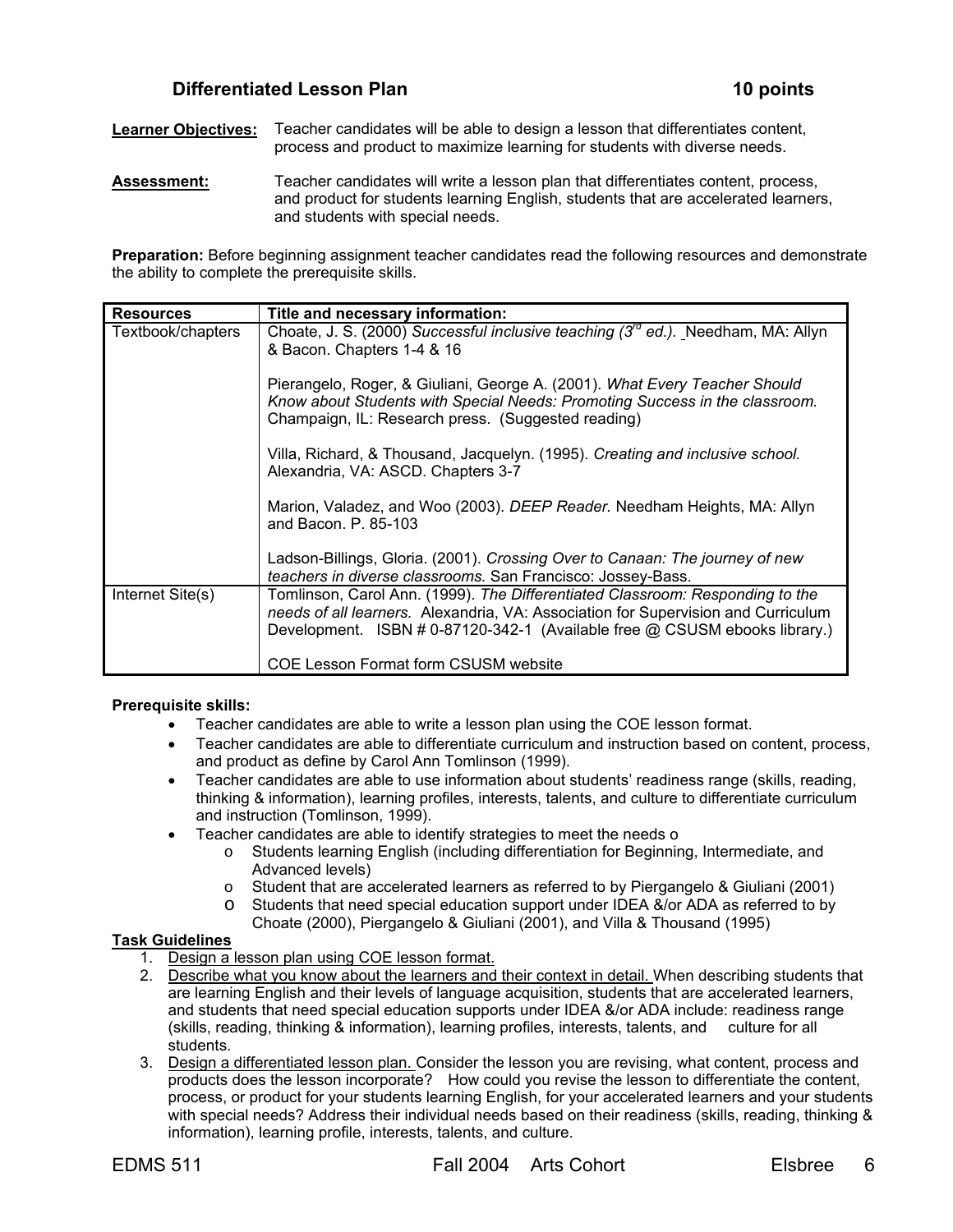4. Plan Implementation. Accommodations need to be provided with dignity. All students need to feel comfortable and supported to maximize learning. What will you do to create an environment so the whole community values differentiation?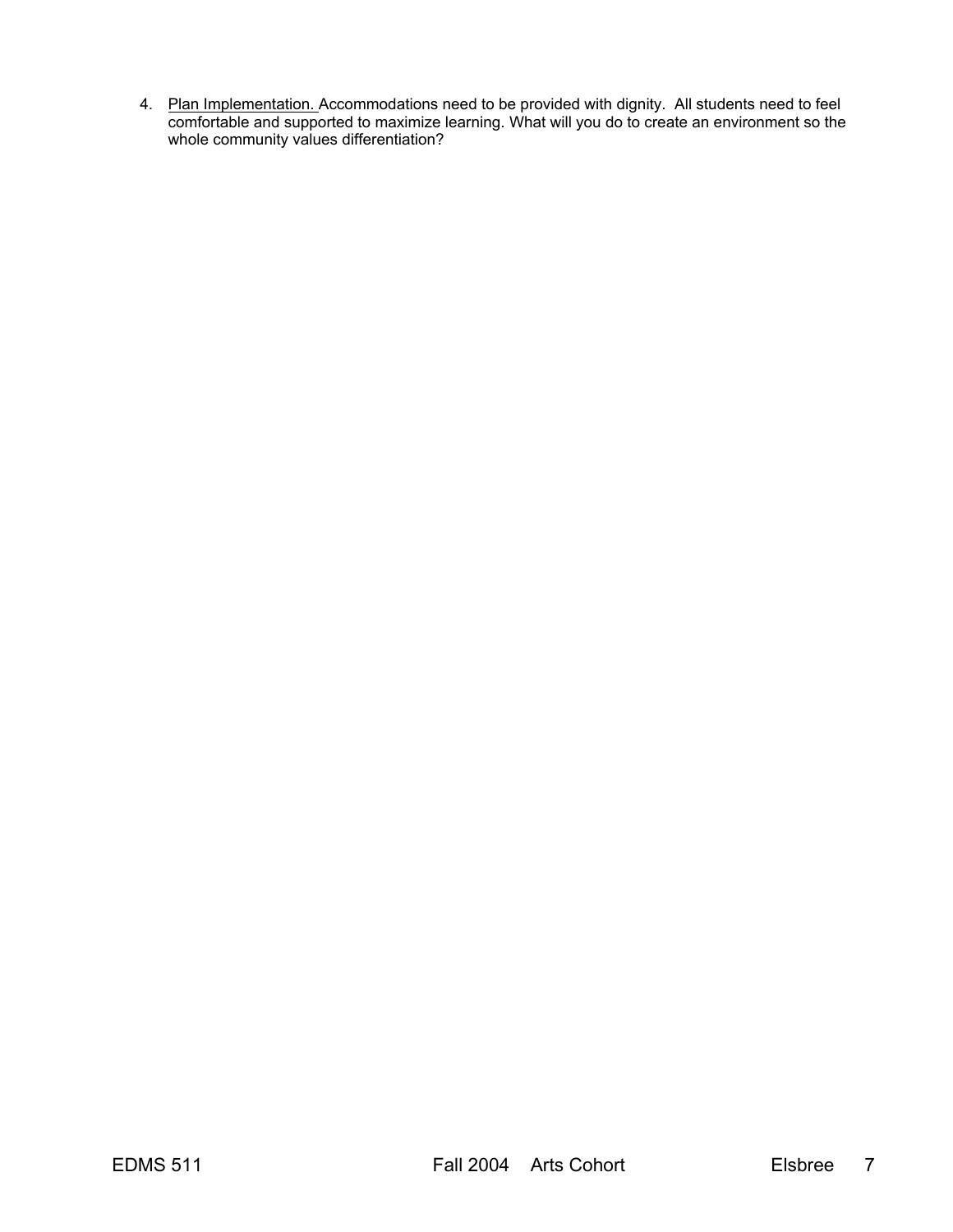## **Differentiated Lesson Plan Graphic Organizer**

| <b>Students with Special Needs</b>                |                                                 |
|---------------------------------------------------|-------------------------------------------------|
| Differentiation Strategy: What will teacher do to | Assessment: What will the student do to         |
| meet the students needs                           | display learning with specific differentiation. |
|                                                   | How will you assess students learning? What     |
|                                                   | criteria will you use?                          |
| <b>Content Differentiation</b>                    |                                                 |
|                                                   |                                                 |
|                                                   |                                                 |
|                                                   |                                                 |
| <b>Process Differentiation</b>                    |                                                 |
|                                                   |                                                 |
|                                                   |                                                 |
|                                                   |                                                 |
| <b>Product Differentiation</b>                    |                                                 |
|                                                   |                                                 |
|                                                   |                                                 |
|                                                   |                                                 |

## **Students that are Accelerated Learners**

| Differentiation Strategy: What will teacher do to<br>meet the students needs | Assessment: What will the student do to<br>display learning with specific differentiation.<br>How will you assess students learning? What<br>criteria will you use? |
|------------------------------------------------------------------------------|---------------------------------------------------------------------------------------------------------------------------------------------------------------------|
| <b>Content Differentiation</b>                                               |                                                                                                                                                                     |
| <b>Process Differentiation</b>                                               |                                                                                                                                                                     |
| <b>Product Differentiation</b>                                               |                                                                                                                                                                     |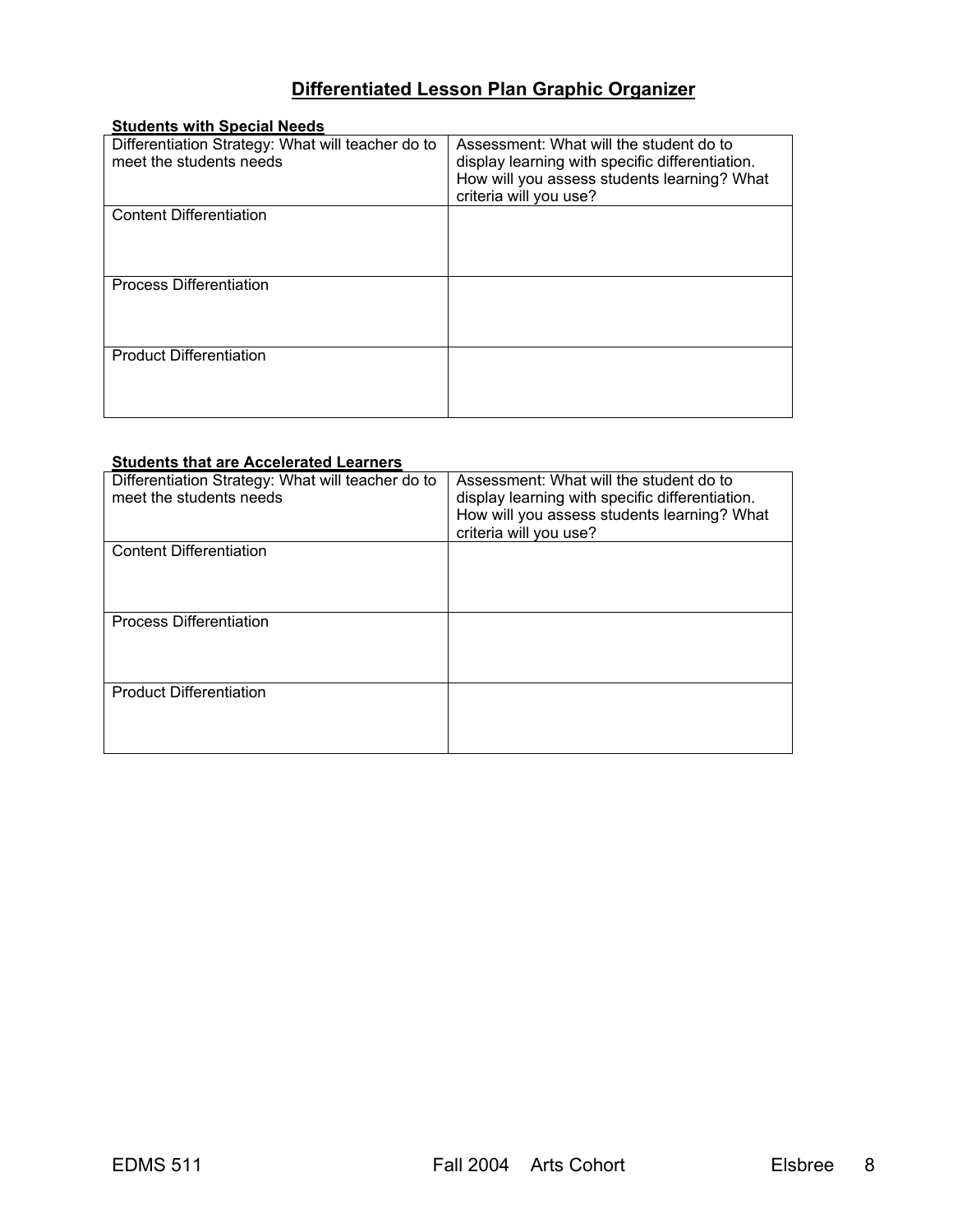## **Students Learning English - Beginning Level**

| Differentiation Strategy: What will teacher do to<br>meet the students needs | Assessment: What will the student do to<br>display learning with specific differentiation.<br>How will you assess students learning? What<br>criteria will you use? |
|------------------------------------------------------------------------------|---------------------------------------------------------------------------------------------------------------------------------------------------------------------|
| <b>Content Differentiation</b>                                               |                                                                                                                                                                     |
| <b>Process Differentiation</b>                                               |                                                                                                                                                                     |
| <b>Product Differentiation</b>                                               |                                                                                                                                                                     |

## **Students Learning English – Intermediate Level**

| Differentiation Strategy: What will teacher do to<br>meet the students needs | Assessment: What will the student do to<br>display learning with specific differentiation.<br>How will you assess students learning? What<br>criteria will you use? |
|------------------------------------------------------------------------------|---------------------------------------------------------------------------------------------------------------------------------------------------------------------|
| <b>Content Differentiation</b>                                               |                                                                                                                                                                     |
| <b>Process Differentiation</b>                                               |                                                                                                                                                                     |
| <b>Product Differentiation</b>                                               |                                                                                                                                                                     |

### **Students Learning English – Advanced Level**

| Differentiation Strategy: What will the teacher<br>do to meet the students' needs? | Assessment: What will the student do to<br>display learning with specific differentiation.<br>How will you assess students learning? What<br>criteria will you use? |
|------------------------------------------------------------------------------------|---------------------------------------------------------------------------------------------------------------------------------------------------------------------|
| <b>Content Differentiation</b>                                                     |                                                                                                                                                                     |
| <b>Process Differentiation</b>                                                     |                                                                                                                                                                     |
| <b>Product Differentiation</b>                                                     |                                                                                                                                                                     |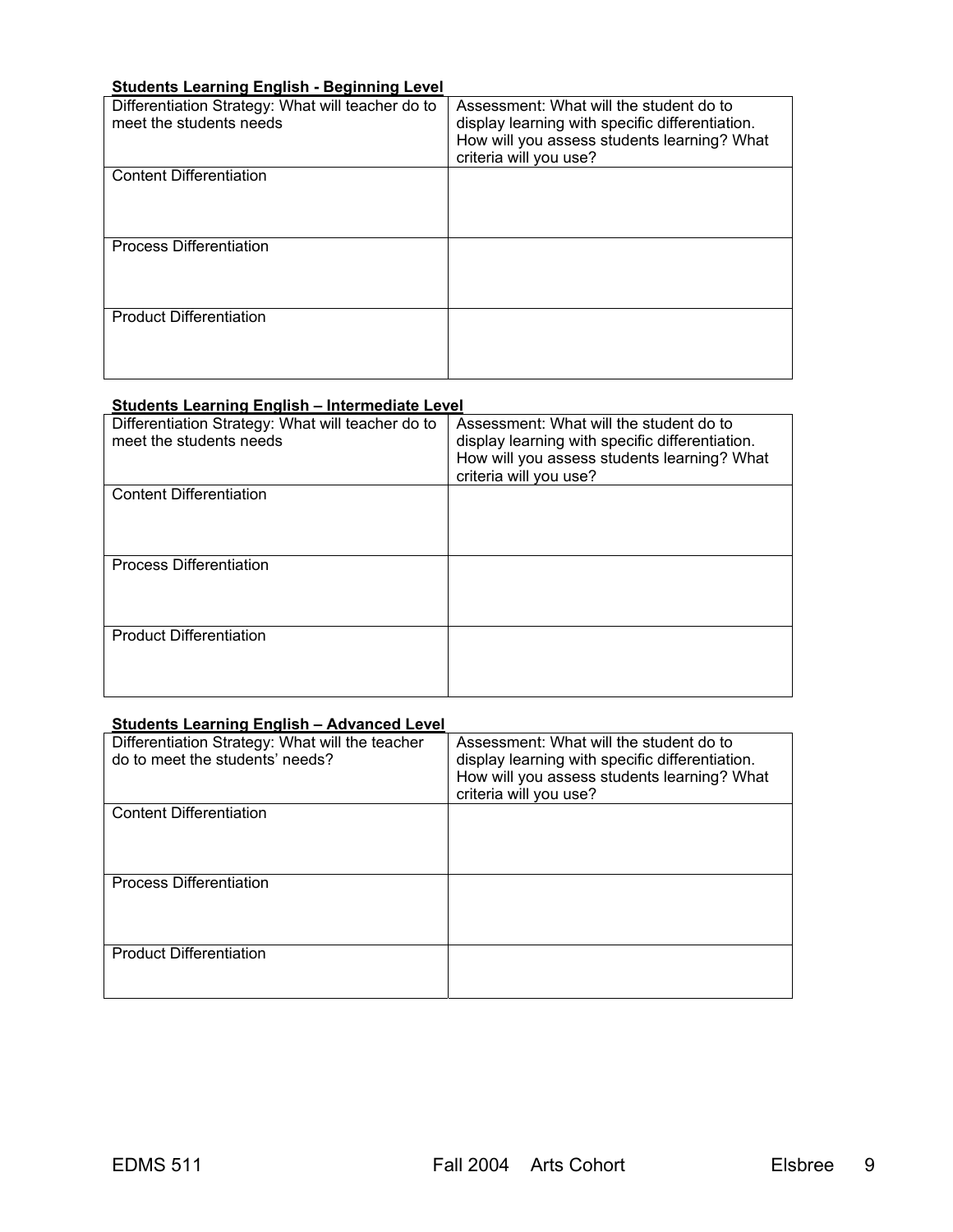## **Differentiated Lesson Plan Rubric**

| Elements                                                                                                                                                                            | Beginning to<br>Meet<br>Expectations<br>1 point                                                                                                                                  | Approaching<br>Expectations<br>1.5 points                                                                                                                                              | Meets<br>Expectations<br>2 points                                                                                                                                                    | Total<br>Points |
|-------------------------------------------------------------------------------------------------------------------------------------------------------------------------------------|----------------------------------------------------------------------------------------------------------------------------------------------------------------------------------|----------------------------------------------------------------------------------------------------------------------------------------------------------------------------------------|--------------------------------------------------------------------------------------------------------------------------------------------------------------------------------------|-----------------|
| <b>Facts About Learners</b>                                                                                                                                                         | Identify number<br>of students that<br>are learning<br>English, students<br>that are<br>accelerated, and<br>students with<br>special ed. labels<br>under IDEA &/or<br><b>ADA</b> | & describe each<br>students'<br>readiness range<br>(skills, reading,<br>thinking &<br>information),<br>learning profiles,<br>interests, talents,<br>and culture                        | & identify the<br>students<br>educational<br>implications<br>based on their<br>label and their<br>readiness<br>range, learning<br>profiles,<br>interests,<br>talents, and<br>culture |                 |
| <b>Content Differentiation:</b><br>modifications for<br>curriculum, materials &<br>goals using culturally<br>relevant pedagogy                                                      | 1-2 modifications<br>for 1-50% of<br>students                                                                                                                                    | 3-4 modifications<br>for 51-74% of<br>students                                                                                                                                         | 5 or more<br>modifications for<br>75-100% of<br>students                                                                                                                             |                 |
| Process Differentiation:<br>modifications for<br>teaching/learning<br>process (include<br>environment and<br>management<br>considerations) using<br>culturally relevant<br>pedagogy | 1-2 modifications<br>for 1-50% of<br>students                                                                                                                                    | 3-4 modifications<br>for 51-74% of<br>students                                                                                                                                         | 5 or more<br>modifications for<br>75-100% of<br>students                                                                                                                             |                 |
| <b>Product Differentiation:</b><br>modifications for<br>assessment using<br>culturally relevant<br>pedagogy                                                                         | 1-2 modifications<br>for 1-50% of<br>students                                                                                                                                    | 3-4 modifications<br>for 51-74% of<br>students                                                                                                                                         | 5 or more<br>modifications for<br>75-100% of<br>students                                                                                                                             |                 |
| Differentiation<br>Implementation using<br>culturally relevant<br>pedagogy                                                                                                          | <b>Differentiations</b><br>provided for<br>some students,<br>but not all                                                                                                         | Differentiation is<br>used in a way<br>that highlights<br>students'<br>differences and<br>does not support<br>students to feel<br>important and<br>valuable<br>members of<br>community | <b>Differentiation</b><br>strategies are<br>seamless and in<br>place for all<br>students, so that<br>students feel<br>important and<br>valuable<br>members of the<br>community       |                 |
| <b>Total Points</b>                                                                                                                                                                 |                                                                                                                                                                                  |                                                                                                                                                                                        |                                                                                                                                                                                      | /10             |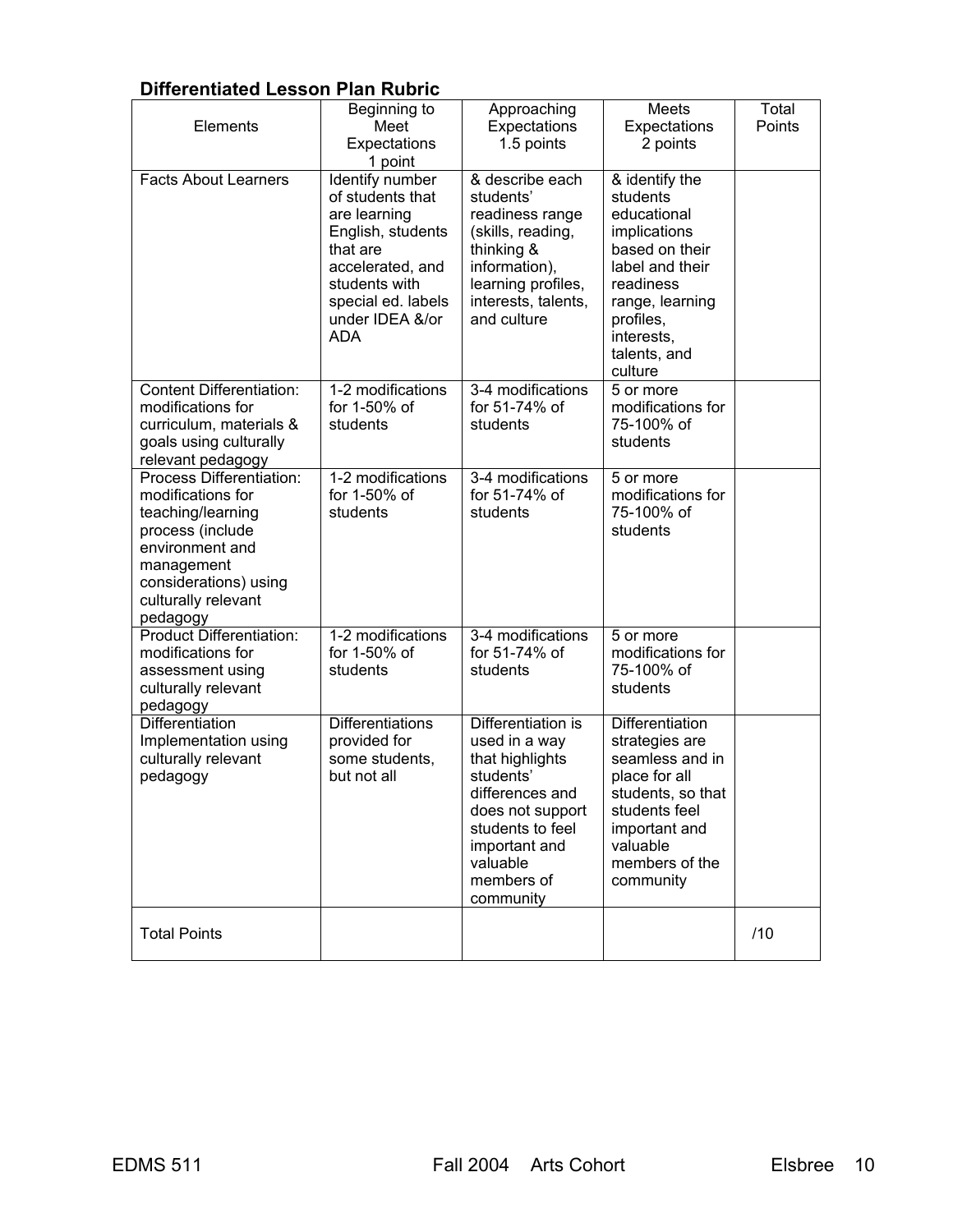## **Universal Backwards Lesson Design**

|                                | WHAT?                                                                                                                                                                                                                                                                                                                                                                                                                                                                                                                                                                                                                                                                                      |
|--------------------------------|--------------------------------------------------------------------------------------------------------------------------------------------------------------------------------------------------------------------------------------------------------------------------------------------------------------------------------------------------------------------------------------------------------------------------------------------------------------------------------------------------------------------------------------------------------------------------------------------------------------------------------------------------------------------------------------------|
| <b>BEFORE</b><br><b>LESSON</b> | Facts about the learner<br>Content/Context<br>Product/Assessment<br>Management/Discipline considerations<br>$\bullet$                                                                                                                                                                                                                                                                                                                                                                                                                                                                                                                                                                      |
|                                | I<br>N<br>T<br>Anticipatory set<br>$\overline{O}$                                                                                                                                                                                                                                                                                                                                                                                                                                                                                                                                                                                                                                          |
| <b>DURING</b><br><b>LESSON</b> | Teacher Input<br>o Direct Instruction<br>Modeling<br>$\circ$<br>Exemplars/Non-Exemplars<br>Demonstration<br>T<br>H<br><b>Guided Practice/Progress Modeling</b><br>R<br>Scaffolds and Supports<br>$\circ$<br>O<br>Monitor and Adjust, if needed<br>$\circ$<br>U<br>Check for understanding<br>$\circ$<br>G<br>H<br><b>Independent Practice/Formative Assessment</b><br>Benchmark Criteria for Assessment<br>$\Omega$<br>Closure/Summative Assessment<br>Students summarize learning<br>$\circ$<br>Check that objectives were met<br>O<br>B<br>Transfer<br>Ε<br><b>Extension Activities</b><br>$\Omega$<br>Y<br>Research Projects<br>Home Fun<br>O<br><b>Enrichment Activities</b><br>N<br>D |
| <b>AFTER</b><br><b>LESSON</b>  | Reflection<br>Successes to repeat<br>$\circ$<br>Revisions to make<br>$\circ$                                                                                                                                                                                                                                                                                                                                                                                                                                                                                                                                                                                                               |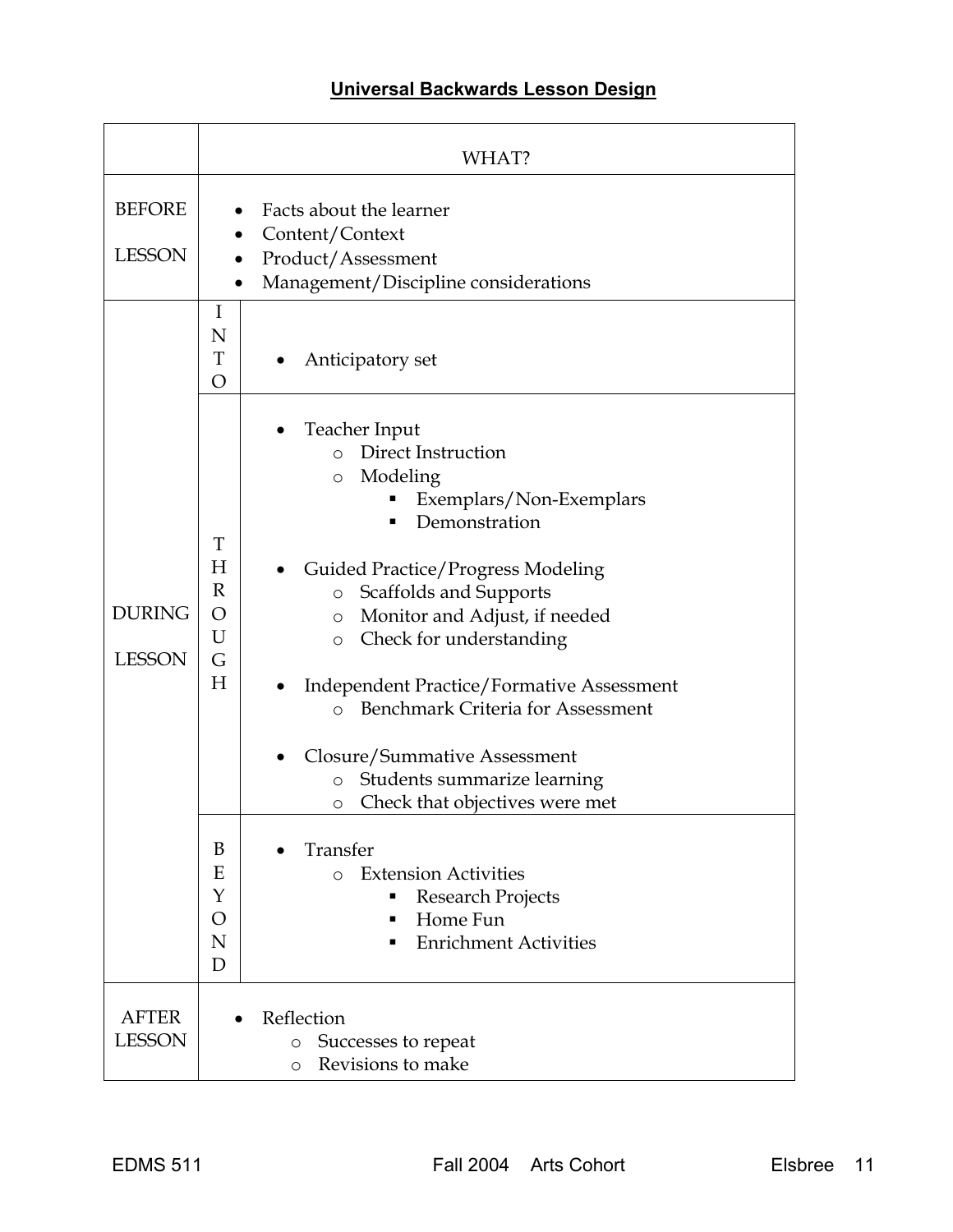# **I. CONSIDERATIONS BEFORE THE LESSON**

## **Facts about the Learners**

Who are my students and how do they learn? What forms of communication do my students use?

## **Content/Context**

Content area(s) or discipline(s) Grade level(s) Content standards addressed Lesson's Objectives Prior knowledge and skills

## **Product/Assessments**

In what varied authentic ways will students demonstrate accomplishment of the objectives? What criteria will you use to judge students' success for each objective?

## **Management/Discipline Considerations**

What materials and resources are needed? How will you incorporate technology? How will you handle the room arrangement? How will you handle student grouping? How will you handle student transitions and misbehavior?

## **II. OPENING THE LESSON/** *INTO*

Anticipatory Set - How will you motivate and focus students?

## **III. PROCESS/STEPS OF INTRUCTION/** *THROUGH*

## **A. Teacher Input**

- 1. How will you describe and model skills?
- 2. How will you provide examples and non-examples?
- 3. How will teach to the objective(s)?
- 4. How will you actively involve all students?
- 5. What will the teacher do?
- 6. What will the student do?

## **B. Guided Practice**

- 1. How will students practice alone?
- 2. How will you check for understanding?
- 3. What will your interventions consist of if the objectives are not being met?

## **C. Independent Practice/Formative Assessment**

What benchmark criteria will you look for to assess if students are meeting the objectives?

## **D. Closure/Summative Assessment**

 How will you have students summarize their learning? How will you assess students have met the objectives?

## **IV. AFTER THE LESSON/***BEYOND*

## **A. Transfer**

How will your structure opportunities for students to continue practice and transfer learning?

## **B. Reflection**

- 1. What went well in the lesson and was it relevant and worthwhile?
- 1. What evidence do you have that the lesson went well?
- 2. What changes will you make to enhance learning?
- 3. What benefits do these changes have for the students and your effectiveness as a teacher?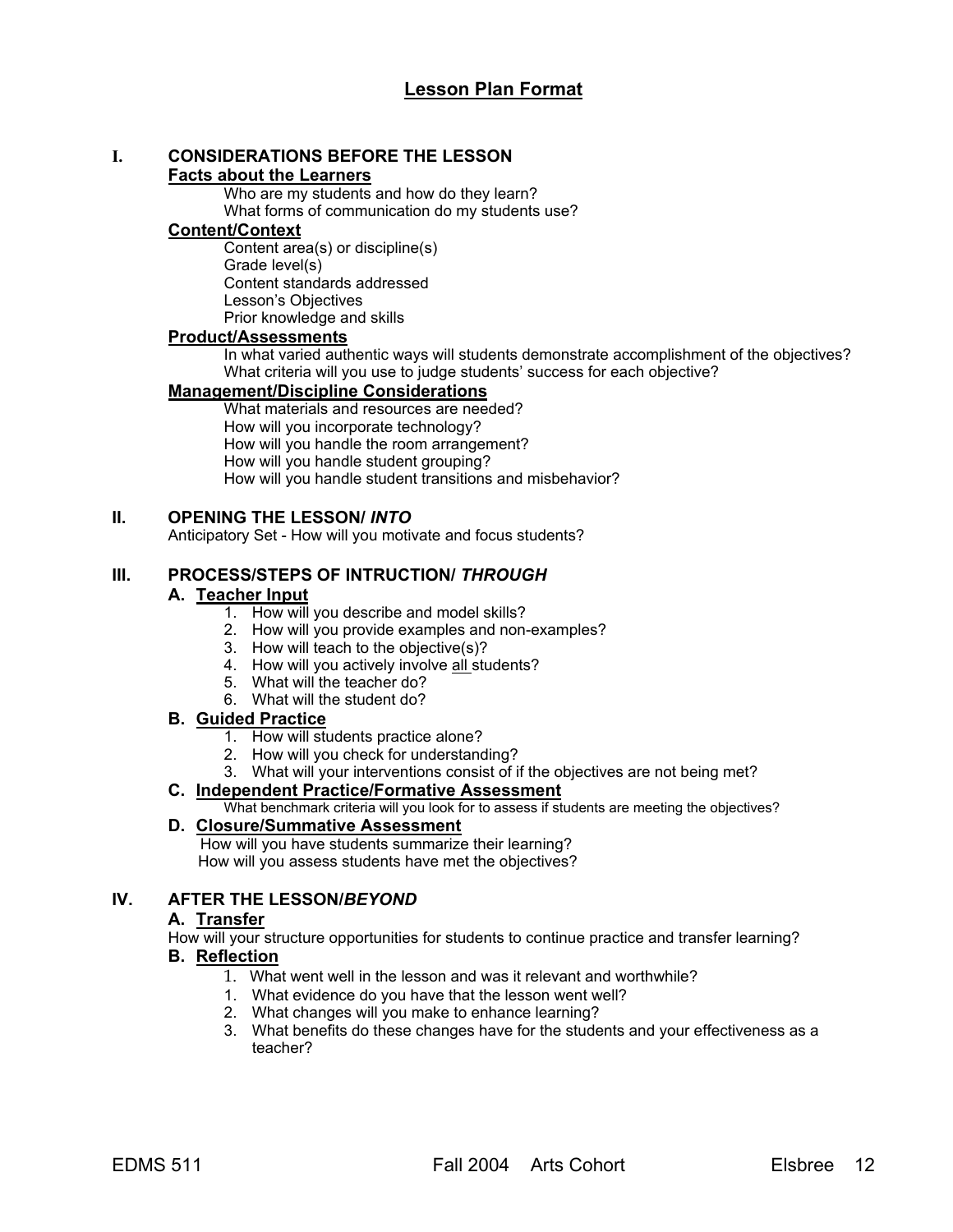**Learner Objectives:** Knowledge and skill in conducting and participating in the Student Study Team general education pre-referral process

**Assessment:** Teacher candidates apply their knowledge of the SST processes for avoiding special education referral by participating in a simulation of an SST meeting regarding a child with a selected classroom challenge.

> Teacher candidates create an annotated bibliography of articles and Web sites that provide information about the student's challenge and strategies for supporting the student to be successful in the class

| Resource(s):                   | Title and necessary information:                                                                                                                                                                                                                                                                             |
|--------------------------------|--------------------------------------------------------------------------------------------------------------------------------------------------------------------------------------------------------------------------------------------------------------------------------------------------------------|
| Textbook/pages                 | Choate, J.S. (2000). Successful inclusive teaching: Proven ways to detect and<br>correct special needs (3 <sup>rd</sup> ed.), pp 1-17. Boston: Allyn & Bacon. (ISBN 0-205-<br>30621-7) Chapter 16                                                                                                            |
| Supplemental Print<br>Material | SST Lecturette by Dr. Jacqueline Thousand, CSUSM, College of Education                                                                                                                                                                                                                                       |
| Video/segment                  | Video Segment # 1 "Promoting Success for All Students" The Inclusion Series<br>(1998) Weland Prods/KCET and Allyn & Bacon. (ISBN 0-205-29111-2)<br>Video Segment # 3 "Working Together - The Collaborative Process" The Inclusion<br>Series (1998) Weland Prods/KCET and Allyn & Bacon. (ISBN 0-205-29111-2) |

### **TASK AND GUIDELINES**

#### **Context**

The Student Study Team (SST) process is a general education function and general education teacher responsibility. It is a state-mandated prevention and intervention process and structure that must exist at every California school. The SST process is designed to address students' learning needs PRIOR to even thinking about referral for special education assessment. Some disabilities are more obvious and present themselves prior to school entry. Other high incident disabilities such as learning disabilities (e.g., language, mathematics, written expression) often develop in response to academic demands. Further, there are a great many children without disabilities who struggle in school because English is not their first language or because the instructional approaches used by their teachers do not match their learning styles (i.e., preferred areas of Multiple Intelligences). Most students respond positively when their classroom teachers seek ideas and support from professional peers through the SST process.

### **Objectives**

The objectives of having you participate in a mock SST meeting are to give you the opportunity to:

- demonstrate effective use of the SST model
- demonstrate the various roles of the SST members
- examine support options for students based upon their unique individual characteristics
- demonstrate the use of pre-referral strategies as the preferred response (over formal special education referral) to resolve problems
- clarify the initial procedures involved in identifying students for special education support

## **Preparation**

- Read the SST Lecturette and Chapter 16 of Choate.
- Visit a Web site that you find
- Watch the video segments #1 and #3 of the Inclusion Series that models the SST process and the elements of effective collaborative teaming.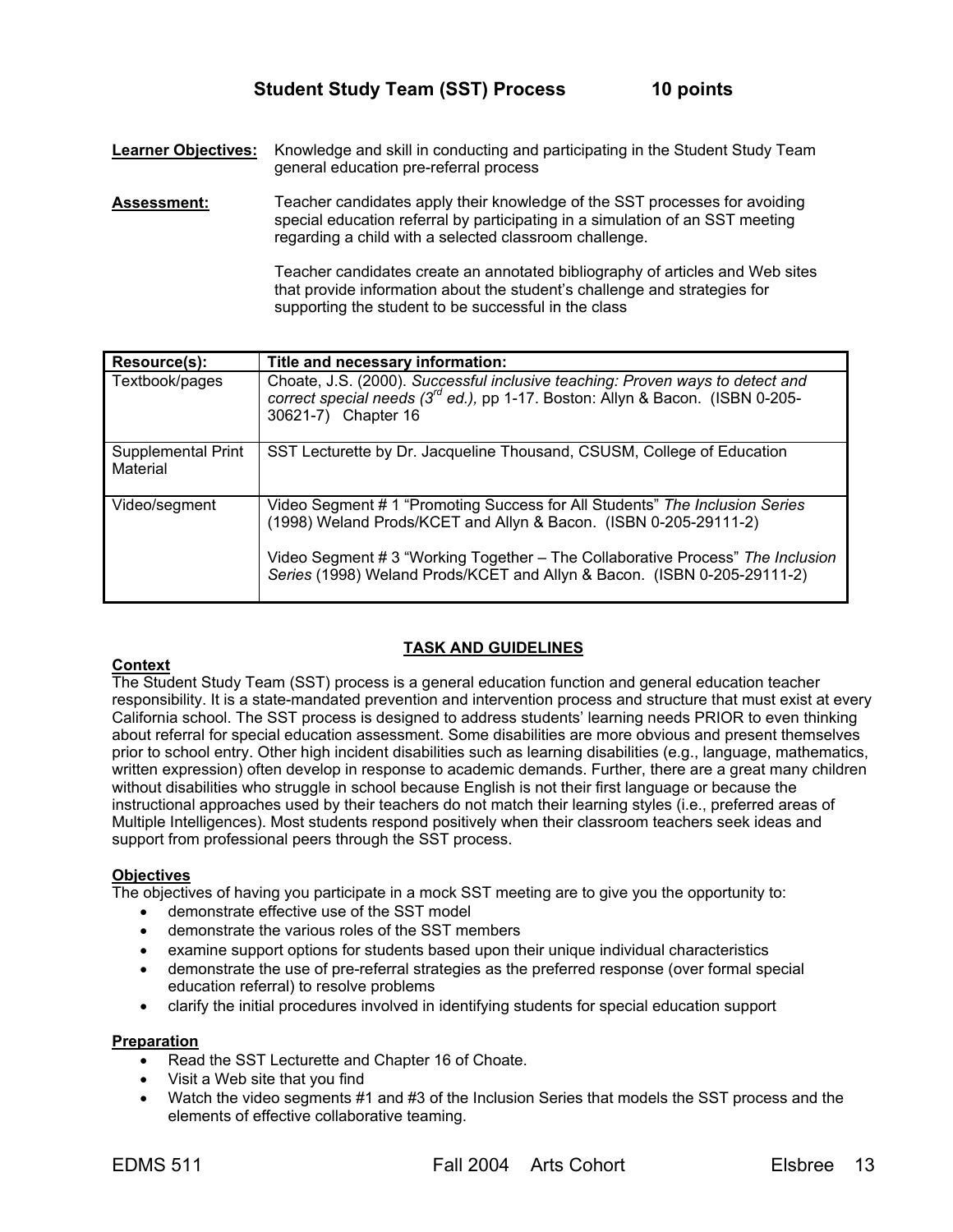#### **Assignment Description**

Each class member will be assigned to an SST team of 5 members. Each member of the group will fulfill one of the following roles and the corresponding assigned tasks. Each member will participate in a SST role play. Each student will write up a reflection on his/her group experience.

**Roles Tasks**

PREVIOUS TEACHER DATA SHEET/SUMMARY SHEET PARENT PARENT DATA SHEET/SUMMARY SHEET CURRENT TEACHER **DATA SHEET/SUMMARY SHEET** RESOURCE SPECIALIST **EXECUTE:** DATA SHEET/SUMMARY SHEET ADMINISTRATOR DATA SHEET/SUMMARY SHEET

## **The Tasks:**

- Complete a data sheet of observed characteristics of the student's behavior and learning or behavioral challenges, how the child's characteristics affect school performance, and possible strategies for supporting the student.
- Complete the SST Summary Sheet with each column filled out in items that will be covered in the of SST role play
- Answer guiding questions provided
- On your own, find two annotated bibliographies per team member of articles and/or web sites that provide information about the challenging student characteristic and strategies for supporting the student. Each annotation is to include a starting paragraph the briefly summarizes the article. A second paragraph will summarize your reaction (e.g., interesting new information, conflicting perspectives, challenging point) to the article. Use APA format in referencing the article or web site.
- After completing the in class SST role play and discussion, go to your electronic portfolio and write a response to these prompts:
	- Articulate the rationale for inclusive educational opportunities for all students.
	- What were the strengths and needs of the student you had an SST meeting for?
	- What principles of universal design guided the groups decision for differentiating instruction?
	- What strategies were identified to support the student? Provide examples of natural peer supports (e.g., partner learning, peer tutoring, classroom meetings), collaborative teaching and learning methods, and other appropriate materials and technologies (including assistive technologies) to a) create a caring classroom community in which students value one another's differences, b) develop the social competence of and relationships among class members, and c) meet the educational and social/emotional needs of the student.
	- Describe what your role will be at future SST meetings?
	- How will you prepare for SST meetings?
	- What was useful about this experience?
	- How will this experience inform your teaching?

#### For further reading:

Kluth, Paula., Villa, Richard., & Thousand, Jaquelyn. (Dec. 2001/Jan 2002). 'Our school doesn't offer inclusion' and other legal blunders'. *Educational Leadership, 59 (4),* 24 – 27.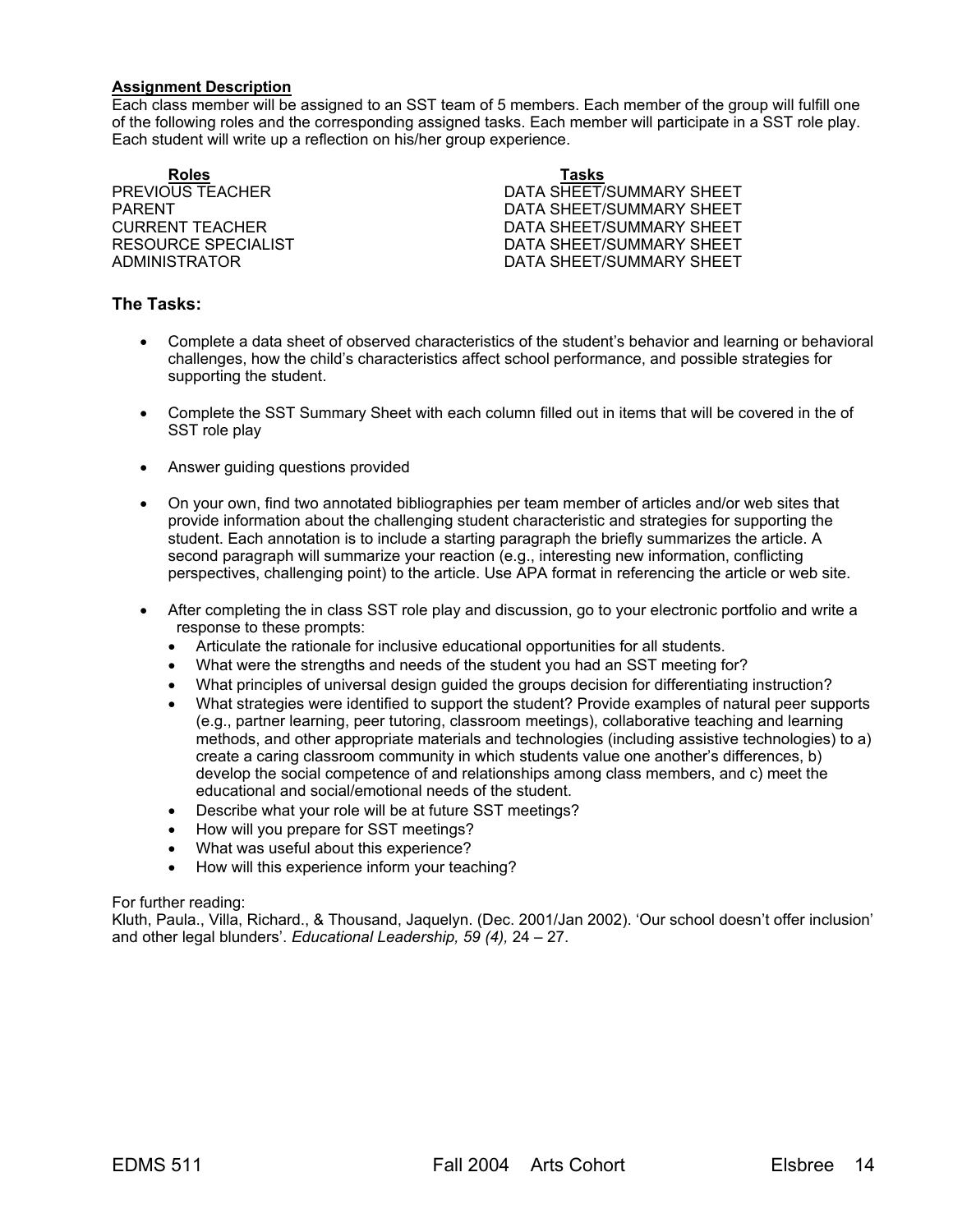## SST Summary Form **Date of Meeting Limits Community** Date of Meeting Limits 2007

| Teacher_ | School |
|----------|--------|
| Team     |        |
| Student  |        |

 $\overline{\phantom{a}}$ 

Primary Language\_\_\_\_\_\_\_\_\_\_\_\_\_Grade\_\_\_\_\_ DOB \_\_\_\_\_Parents \_\_\_\_\_\_\_\_\_\_\_\_\_\_\_\_\_\_\_\_\_\_ M\_\_\_\_\_ F

| <b>STRENGTHS</b> | <b>CONCERNS</b> | <b>KNOWN</b><br><b>INFORMATION</b> | <b>KNOWN</b><br><b>MODIFICATION</b><br>$S (+/-)$ | <b>QUESTIONS</b> | <b>STRAT</b><br>EGIES/<br><b>BRAIN</b><br><b>STORM</b> | <b>ACTIONS</b> | WHO/<br><b>WHEN</b>  |
|------------------|-----------------|------------------------------------|--------------------------------------------------|------------------|--------------------------------------------------------|----------------|----------------------|
|                  |                 |                                    |                                                  |                  |                                                        |                |                      |
|                  |                 |                                    |                                                  |                  |                                                        |                |                      |
|                  |                 |                                    |                                                  |                  |                                                        |                |                      |
|                  |                 |                                    |                                                  |                  |                                                        |                |                      |
|                  |                 |                                    |                                                  |                  |                                                        |                |                      |
|                  |                 |                                    |                                                  |                  |                                                        |                |                      |
|                  |                 |                                    |                                                  |                  |                                                        |                | Follow<br>Up<br>Date |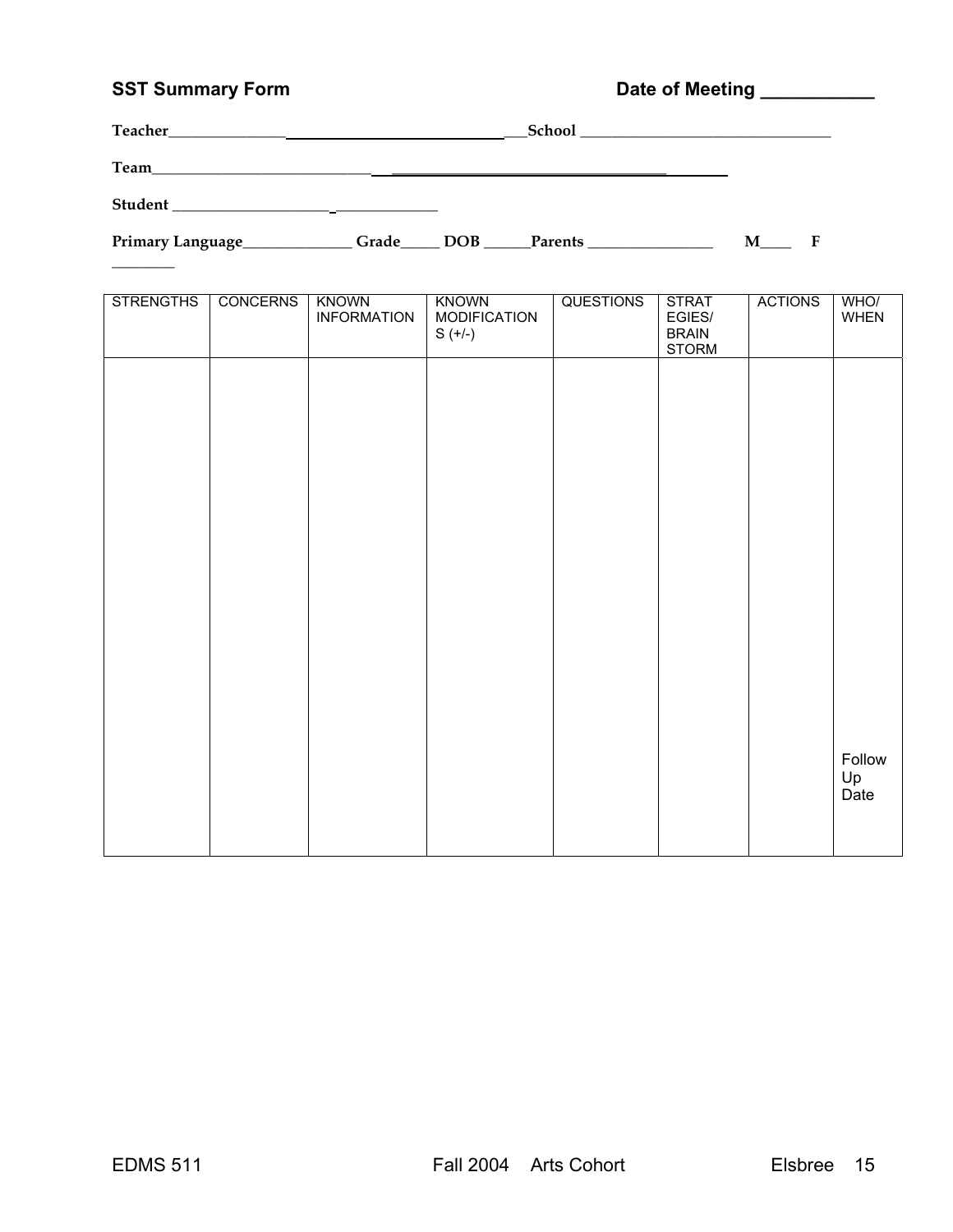## **Student Study Team (SST) Simulation Rubric for In class Activity**

(This will not be graded, but it can be a great tool to initiate class discussion of the success of the SST meeting.)

|                                                                                                                                 | <b>Developing</b>                                                                                  | <b>Meets Expectations</b>                                                                                                                          | <b>Exceeds Expectations</b>                                                                                                                                                                        |       |
|---------------------------------------------------------------------------------------------------------------------------------|----------------------------------------------------------------------------------------------------|----------------------------------------------------------------------------------------------------------------------------------------------------|----------------------------------------------------------------------------------------------------------------------------------------------------------------------------------------------------|-------|
| <b>Element</b>                                                                                                                  |                                                                                                    |                                                                                                                                                    |                                                                                                                                                                                                    | Total |
| <b>Know School Families</b><br>(Student Data Sheet,<br><b>Intervention Plan and</b><br><b>Meeting Interactions)</b>             | No indication<br>that the<br>school took<br>the time to<br>know the<br>family and<br>their needs.  | Some of the needs of<br>the family were<br>understood, i.e. family<br>members, language,<br>literacy, family<br>dynamics.                          | There is a description of the<br>family (in Data Sheet) and the<br>family's needs are taken into<br>consideration in planning the<br>student's intervention plan.                                  |       |
| <b>Knows Student</b><br>(As Indicated on Student<br><b>Data Sheet, Intervention</b><br><b>Plan and Meeting</b><br>Interactions) | Some of the<br>student's<br>strengths,<br>needs,<br>language,<br>and culture<br>are<br>understood. | The student's<br>strengths, needs,<br>language, and culture<br>are understood and<br>addressed in plan.                                            | The student's strengths,<br>needs, language, and culture<br>are understood so well that the<br>team can incorporate the<br>child's life outside of school<br>into the plan.                        |       |
| <b>Development of</b><br><b>Interventions</b>                                                                                   | The<br>intervention<br>plan is brief<br>and vague.                                                 | The intervention plan<br>demonstrates an<br>understanding of the<br>student's uniqueness<br>and addresses the<br>student's strengths<br>and needs. | The intervention plan<br>demonstrates an<br>understanding of student's<br>uniqueness and addresses the<br>student's strengths and needs<br>for cognitive, affective and<br>psychomotor objectives. |       |
| Implementation and<br><b>Monitoring Interventions</b>                                                                           | There is no<br>clear plan<br>how<br>interventions<br>will be<br>implemented<br>or monitored.       | There is a clear plan<br>for implementing and<br>monitoring<br>interventions.                                                                      | There is a clear plan for<br>implementing and monitoring<br>interventions. A plan is set to<br>communicate progress of<br>interventions to all school and<br>family members.                       |       |
| <b>Use of Resources</b>                                                                                                         | No resources<br>were<br>mentioned in<br>the<br>intervention<br>plan.                               | School resources were<br>identified in the<br>intervention plan.                                                                                   | School, community, and family<br>resources were considered<br>and identified in the<br>intervention plan.                                                                                          |       |
| <b>Continued</b><br>on next page                                                                                                |                                                                                                    |                                                                                                                                                    |                                                                                                                                                                                                    |       |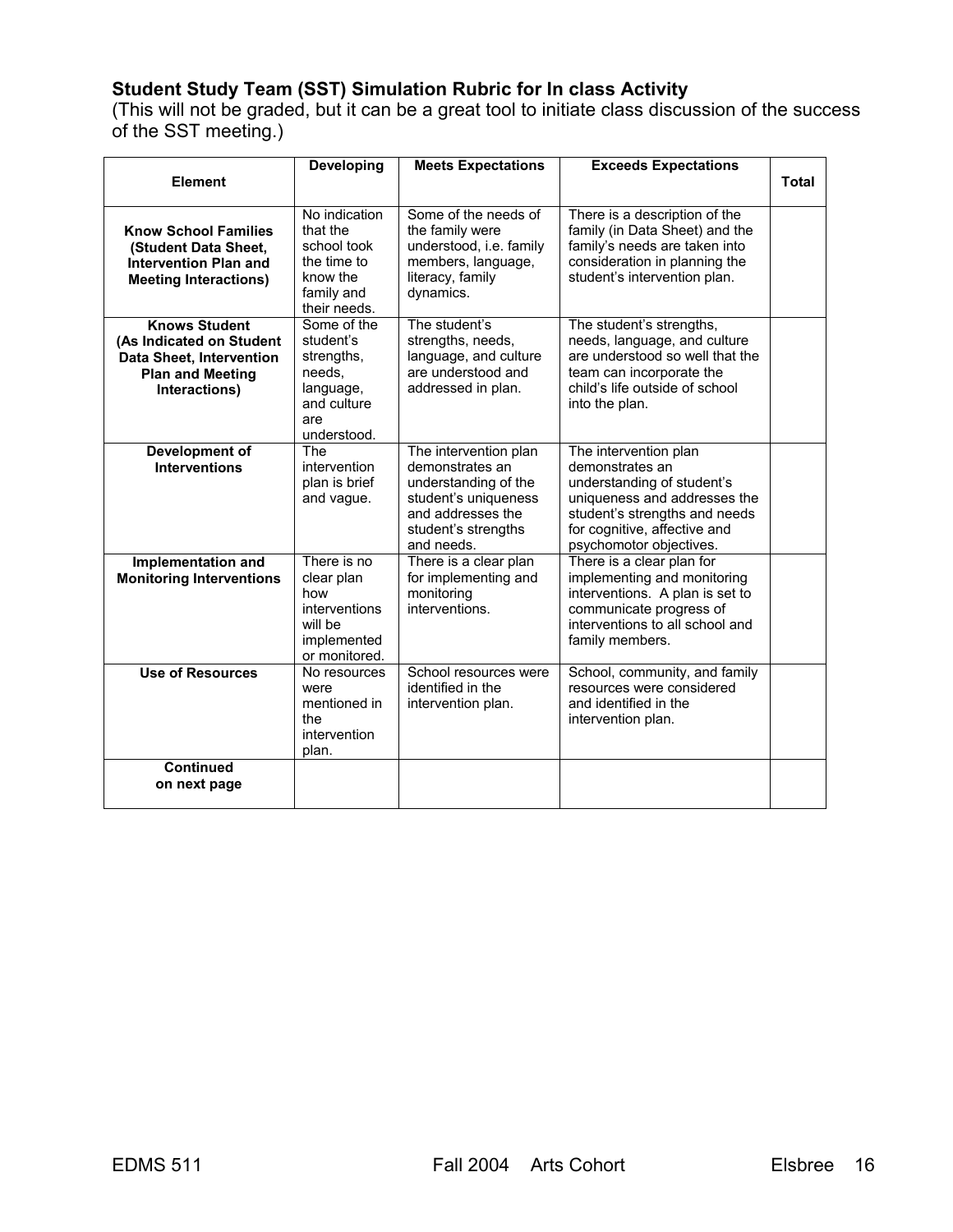|                                                                                                                                                                                                                                                                                           | Developing                                                                                                                                  | <b>Meets Expectations</b>                                                                                                                                                                                                         | <b>Exceeds Expectations</b>                                                                                                                                                                                                                                                |              |
|-------------------------------------------------------------------------------------------------------------------------------------------------------------------------------------------------------------------------------------------------------------------------------------------|---------------------------------------------------------------------------------------------------------------------------------------------|-----------------------------------------------------------------------------------------------------------------------------------------------------------------------------------------------------------------------------------|----------------------------------------------------------------------------------------------------------------------------------------------------------------------------------------------------------------------------------------------------------------------------|--------------|
| <b>Element</b>                                                                                                                                                                                                                                                                            |                                                                                                                                             |                                                                                                                                                                                                                                   |                                                                                                                                                                                                                                                                            | <b>Total</b> |
| <b>Role Representations</b>                                                                                                                                                                                                                                                               | Minimum of 5<br>SST roles<br>were<br>represented.                                                                                           | More than 5 SST<br>roles were<br>represented and<br>modeled the<br>responsibilities of<br>each member.                                                                                                                            | More than 5 SST roles were<br>represented with a detailed<br>description of each member in<br>SST Binder addressing<br>relationship w/ student, unique<br>talents, background, interests,<br>and experiences that make this<br>individual an invaluable member<br>of team. |              |
| <b>Facilitation</b>                                                                                                                                                                                                                                                                       | Facilitator<br>keeps team<br>focused on<br>student's<br>needs and<br>developing<br>and<br>intervention<br>plan.                             | & facilitator is<br>accountable for time,<br>encourages input<br>from all members,<br>and diffuses<br>emotionally charged<br>statements, making<br>corrections non-<br>defensively.                                               | & facilitator goes above and<br>beyond to help team find<br>win/win solutions.                                                                                                                                                                                             |              |
| <b>Recording</b>                                                                                                                                                                                                                                                                          | The recorder<br>listens<br>carefully for<br>key words<br>and ideas.<br>organizes and<br>records input<br>into<br>appropriate<br>categories. | & a visual aid is<br>created for<br>participants to see<br>key issues for student<br>and the proposed<br>interventions. A seat<br>recorder transfers the<br>visual model to<br>regular- sized paper<br>as a record of<br>meeting. | & the seat recorder clarifies<br>information documented on<br>regular-sized paper and how it<br>represents the visual aid and<br>what was discussed at the<br>meeting.                                                                                                     |              |
| <b>Follow SST Steps</b><br>(Student Summary Sheet<br>& Meeting Interactions)<br>1. Pre-SST intervention<br>2. SST referral<br>3. Family invited & meeting<br>arranged<br>4. Team meets and follow<br>up date set<br>5. Interventions<br>implemented and monitored<br>6. Follow up meeting | 75 % of SST<br>Summary<br>Sheet<br>completed &<br>5 or less<br>SST steps<br>implemented.                                                    | 90% of SST<br><b>Summary Sheet</b><br>completed & all 6<br>steps implemented.                                                                                                                                                     | 100% of SST Summary Sheet<br>completed & all 6 steps<br>implemented.                                                                                                                                                                                                       |              |
| <b>SST Binder</b><br>1. SST Summary Sheet<br>2. Student Data Sheet<br>3. Binder<br>4. Cover Sheet<br>5. Annotated bibliographies<br>for each team member                                                                                                                                  | Completes 4<br>or less.                                                                                                                     | Completes all 5.                                                                                                                                                                                                                  | Completes all 5 with detail &<br>professionalism.                                                                                                                                                                                                                          |              |
| <b>Total</b>                                                                                                                                                                                                                                                                              |                                                                                                                                             |                                                                                                                                                                                                                                   |                                                                                                                                                                                                                                                                            | 5            |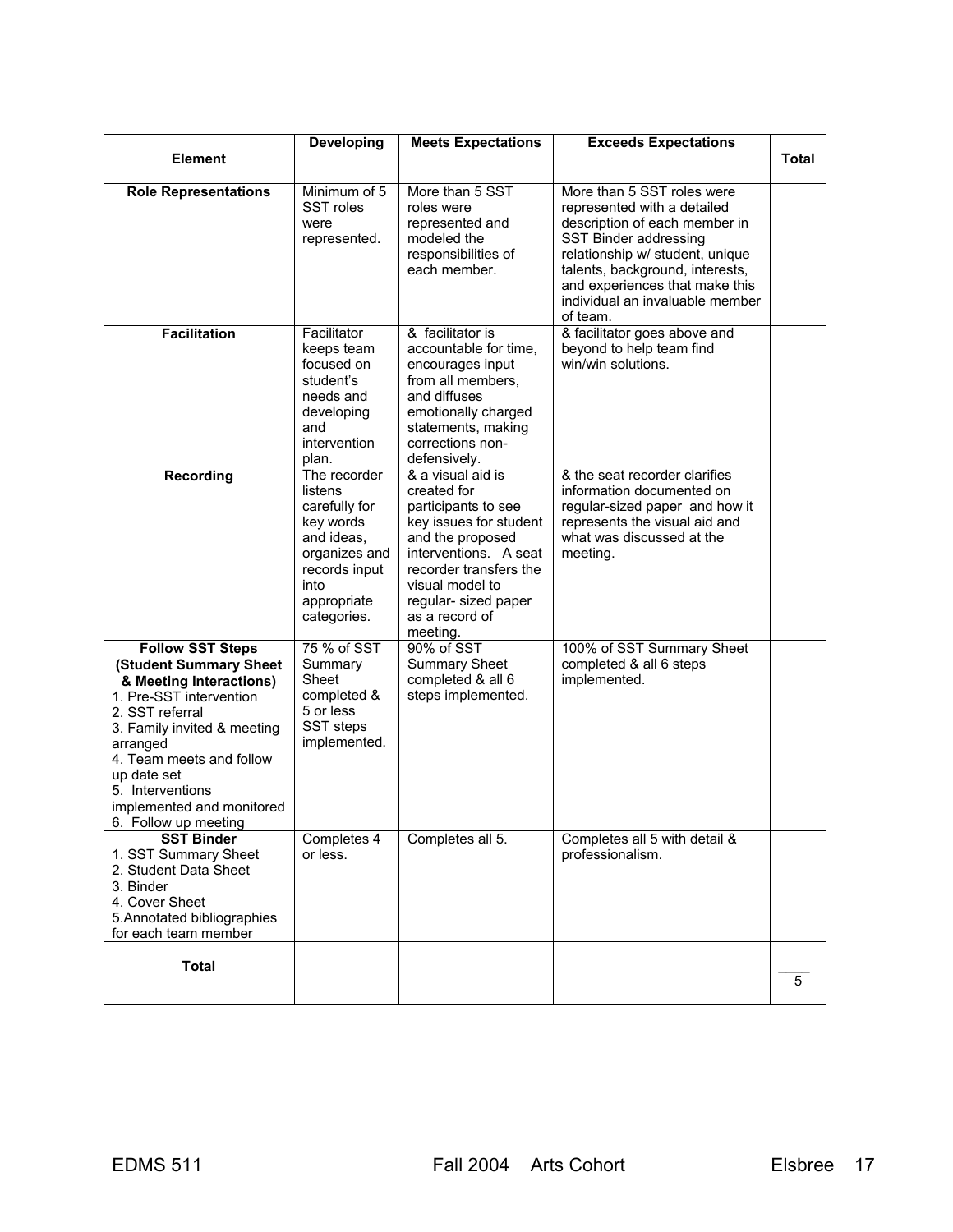## SST Reflection Rubric

| Element                                                       | <b>Beginning to Meet</b><br>Expectations<br>0.5 points                                       | Approaching<br>Expectations<br>1.5 points                                                                                                                                | <b>Meets</b><br>Expectations<br>2 points                                                                                                                                                                | Total |
|---------------------------------------------------------------|----------------------------------------------------------------------------------------------|--------------------------------------------------------------------------------------------------------------------------------------------------------------------------|---------------------------------------------------------------------------------------------------------------------------------------------------------------------------------------------------------|-------|
| Content<br><b>Strategies</b>                                  | A minimum of 1<br>content strategy<br>was described to<br>support student                    | A minimum of 1<br>content specific<br>strategy was<br>described to<br>support the<br>learner taking into<br>consideration the<br>students strengths<br>and areas of need | A minimum of 2<br>content specific<br>strategies were<br>identified with<br>consideration of<br>the students<br>strengths, needs,<br>readiness range,<br>learning profile,<br>talents and<br>interests. |       |
| Process<br><b>Strategies</b>                                  | A minimum of 1<br>process strategy<br>was described to<br>support student                    | A minimum of 1<br>process specific<br>strategy was<br>described to<br>support the<br>learner taking into<br>consideration the<br>students strengths<br>and areas of need | A minimum of 2<br>process specific<br>strategies were<br>identified with<br>consideration of<br>the students<br>strengths, needs,<br>readiness range,<br>learning profile,<br>talents and<br>interests. |       |
| Product<br><b>Strategies</b>                                  | A minimum of 1<br>product strategy<br>was described to<br>support student                    | A minimum of 1<br>product specific<br>strategy was<br>described to<br>support the<br>learner taking into<br>consideration the<br>students strengths<br>and areas of need | A minimum of 2<br>product specific<br>strategies were<br>identified with<br>consideration of<br>the students<br>strengths, needs,<br>readiness range,<br>learning profile,<br>talents and<br>interests. |       |
| Your Role at SST<br>Meetings                                  | Generally<br>describe what you<br>will do at the SST<br>meeting                              | Generally<br>describe what you<br>will do to prepare<br>for the meeting<br>and do at the<br>meeting.                                                                     | Describe in detail<br>what you will do to<br>prepare for the<br>meeting, what you<br>will do at the<br>meeting and what<br>you will do to<br>implement the<br>SST plan.                                 |       |
| How SST<br>Roleplay<br>Experience<br>Informs your<br>Teaching | Describe how this<br>experience has<br>effected the way<br>you think about<br>these meetings | & describe how<br>this experience<br>has effected your<br>expectations of<br>SST meetings                                                                                | & describe how<br>your actions will<br>be informed by<br>this experience                                                                                                                                |       |
| Total                                                         |                                                                                              |                                                                                                                                                                          |                                                                                                                                                                                                         | /10   |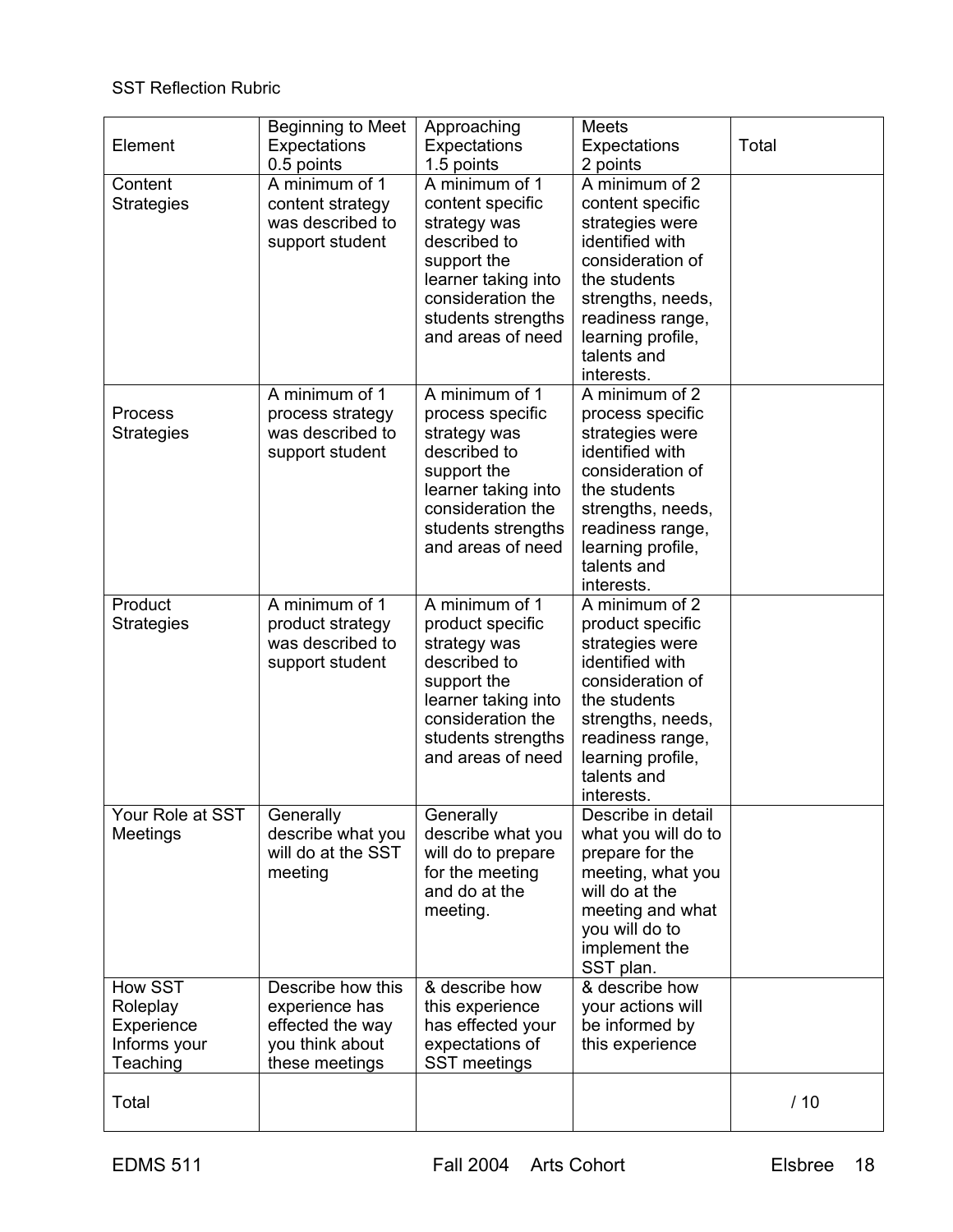## **Observation - Objective Observer 10 points**

**Learner Outcomes:** Teacher candidates will apply their knowledge of professional observation skills, including identification of major characteristics of the learning and social behaviors of typical and atypical students to:

- Teacher candidates are able to differentiate between professional and unprofessional observation skills
- Teacher candidates are able to record what they observe
- Teacher candidates are able to write up their observation notes with recommendations for curriculum and instructional implications

**Assessment:** Teacher candidates will apply their knowledge of professional observation skills and curriculum and instructional strategies

- 2) to observe a student
- 3) take objective notes on the student's behavior, and
- 4) write up a report summarizing the observation and make educational recommendations for the student.

| <b>Resources</b>          | Title and necessary information:                                                                                                                                                                                                                          |
|---------------------------|-----------------------------------------------------------------------------------------------------------------------------------------------------------------------------------------------------------------------------------------------------------|
| Textbook/chapters         | Choate, J. S. (2004). Successful inclusive teaching (4 <sup>rd</sup> ed.) Needham, MA: Allyn<br>& Bacon. Chapters 1-3                                                                                                                                     |
| <b>Internet Resources</b> | Tomlinson, Carol Ann. (1999). The Differentiated Classroom: Responding to the<br>needs of all learners. Alexandria, VA: Association for Supervision and Curriculum<br>Development. ISBN # 0-87120-342-1 (Available free through CSUSM ebooks<br>library.) |

#### **Task Guidelines**

- 1. Identify a K-12 student to observe.
	- a. DO NOT observe a student in your own class, or a child whom you already know. Being objective is critical to good observation.
	- b. Chose a child that represents a difference, student learning English, student that is an accelerated learner, student that has a special education label under IDEA or ADA, student that is shy…)
- 2. Please observe the student for 30-60 minutes.
- 3. It is NOT REQUIRED to see the student's records. These are confidential and you may not have access. If you are able to read the child's record you may include that in your report.
- 4. Remember to keep all information about your student confidential. Use pseudonyms (false names) for the child, the child's teacher and the school.
- 5. Write Student Data: Part I of Report. (This part of the report is only a documentation of what you see and hear.
	- DO NOT include any opinions.)

#### **Background Information**

- Student's Pseudonym
- Your name
- Chronological Age of Student
- Student's Grade
- Pre-school and K-12 school history if available
- Health issues (allergies, diagnosed ADHD, glasses…)
- Family information, whom does the child live with and who else is part of the student's family (divorced parents, raised by grandmother, siblings, foster family…)
- Special service student receives (IEP, SST, ESL, referred for testing)
- Attendance and tardiness concerns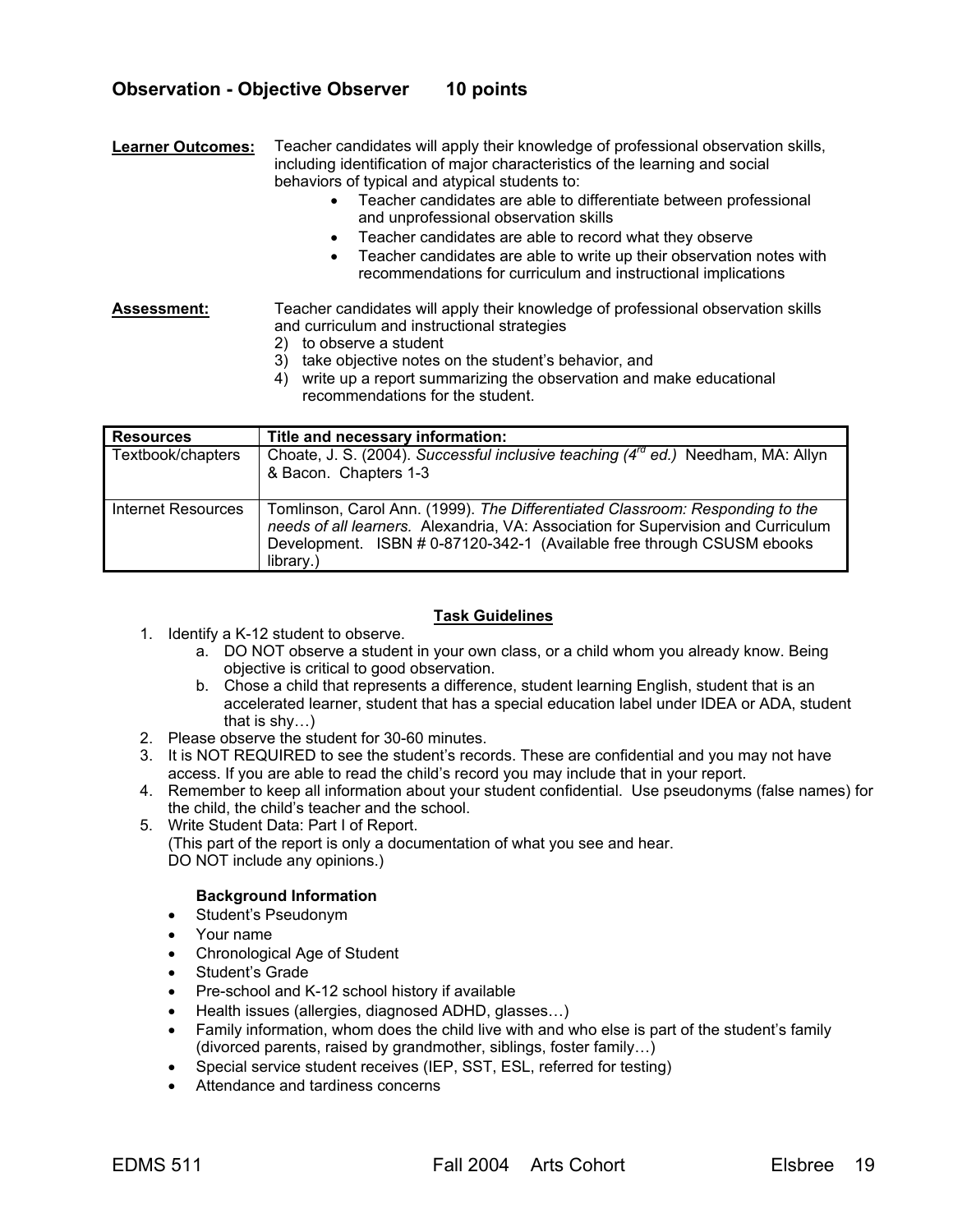#### **Placement**

- What program is student receiving students from
- Where is student receiving those services?
- What portion of the day is the student in general education?
- What portion is student in other placements?
- How have the students unique needs and services impacted their success/progress in school?
	- Describe the setting in which you observed the student in detail
		- o What does the room look like?
		- o Where is the student in the room?
		- o Who are the educators in the room?
		- o What proximity do the educators have with the student?
		- o What students are near the student you are observing?

#### **Performance**

- Describe how the student's body language
- Describe the student's facial expressions
- Describe the student's actions/activities
- Describe the student's verbal and nonverbal interactions with peers and adults
- What does the student do to show their learning?
- Describe verbal and nonverbal interactions adults have with student
- Describe verbal and nonverbal interactions peers have with student
- 6. Write Observation Summary & Recommendations: Part II of Report (This is the only place you can share your opinions.)

#### **Summary**

- Describe the students areas of strength
- Describe the students areas of need
- Use data from observation to support your assessment

#### **Recommendations**

- What are your recommendations for content adaptations?
- What are your recommendations for process adaptation?
- What are your recommendations for product adaptations?
- What are your recommendations for behavior management (seating arrangement, contract, management strategies...) to help this student succeed?
- What does the student need to succeed?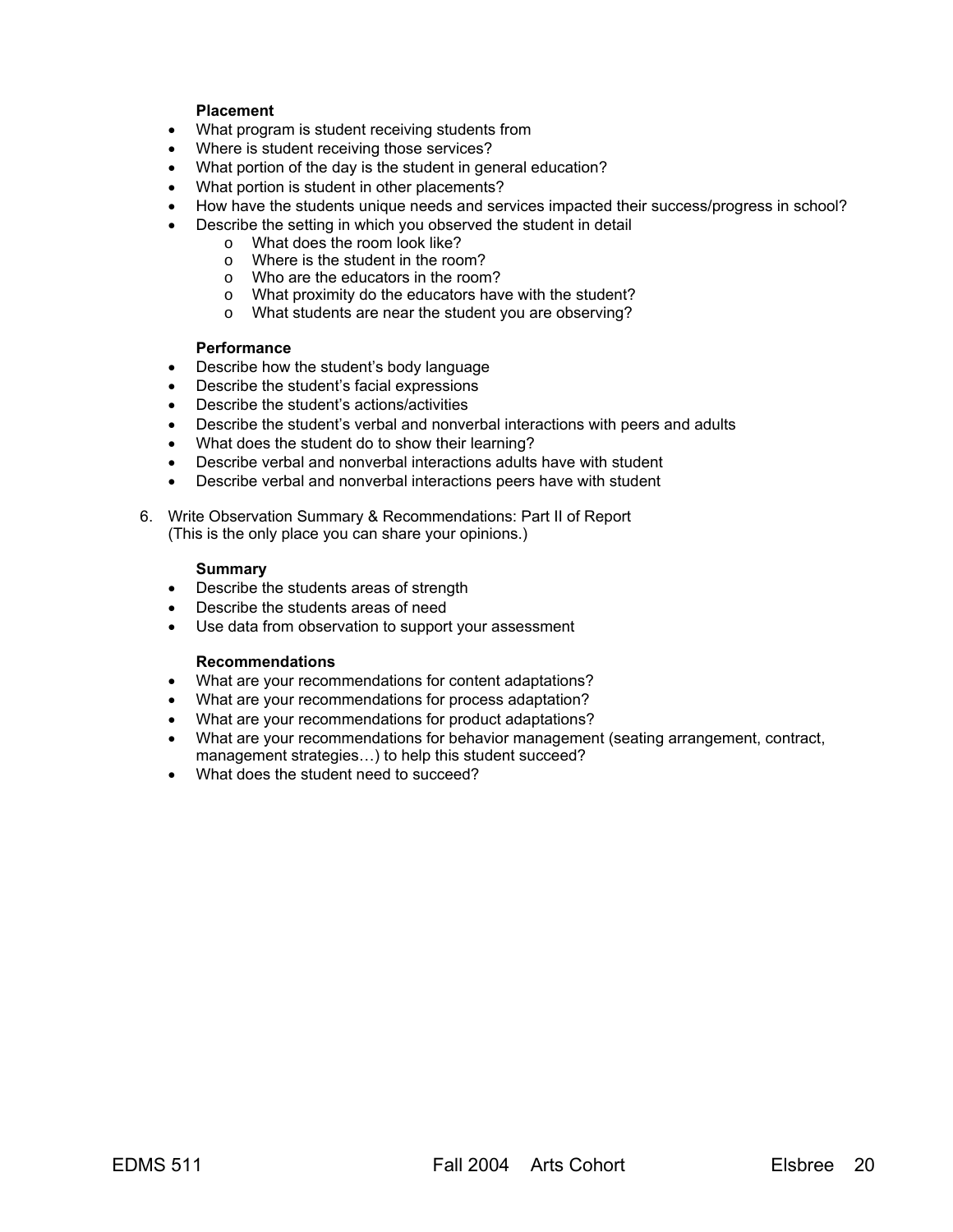## **Student Observation Rubric**

| Elements                          | Beginning to<br>Meet<br>Expectations<br>0.5 points             | Approaching<br>Expectations<br>1 point                          | Meets<br>Expectations<br>2 points                                  | Total<br>Points |
|-----------------------------------|----------------------------------------------------------------|-----------------------------------------------------------------|--------------------------------------------------------------------|-----------------|
| Student Background<br>Information | Less than 100%<br>of areas are<br>covered                      | 100% of<br>information<br>covered but not<br>covered in detail  | Cover all areas<br>with rich detail                                |                 |
| <b>Student Placement</b>          | Less than 100%<br>of areas are<br>covered                      | 100% of<br>information<br>covered but not<br>covered in detail  | Cover all areas<br>with rich detail                                |                 |
| <b>Student Performance</b>        | Less than 100%<br>of areas are<br>covered                      | 100\% of<br>information<br>covered but not<br>covered in detail | Cover all areas<br>with rich detail                                |                 |
| <b>Observation Summary</b>        | Most areas are<br>covered                                      | All areas are<br>covered                                        | All areas are<br>covered and data<br>is used to support<br>summary |                 |
| Educational<br>Recommendations    | General<br>recommendation<br>s are provided for<br>most areas. | General<br>recommendation<br>s are provided for<br>all areas    | Specific<br>recommendation<br>s are provided for<br>all 4 areas.   |                 |
| <b>Total Points</b>               |                                                                |                                                                 |                                                                    | /10             |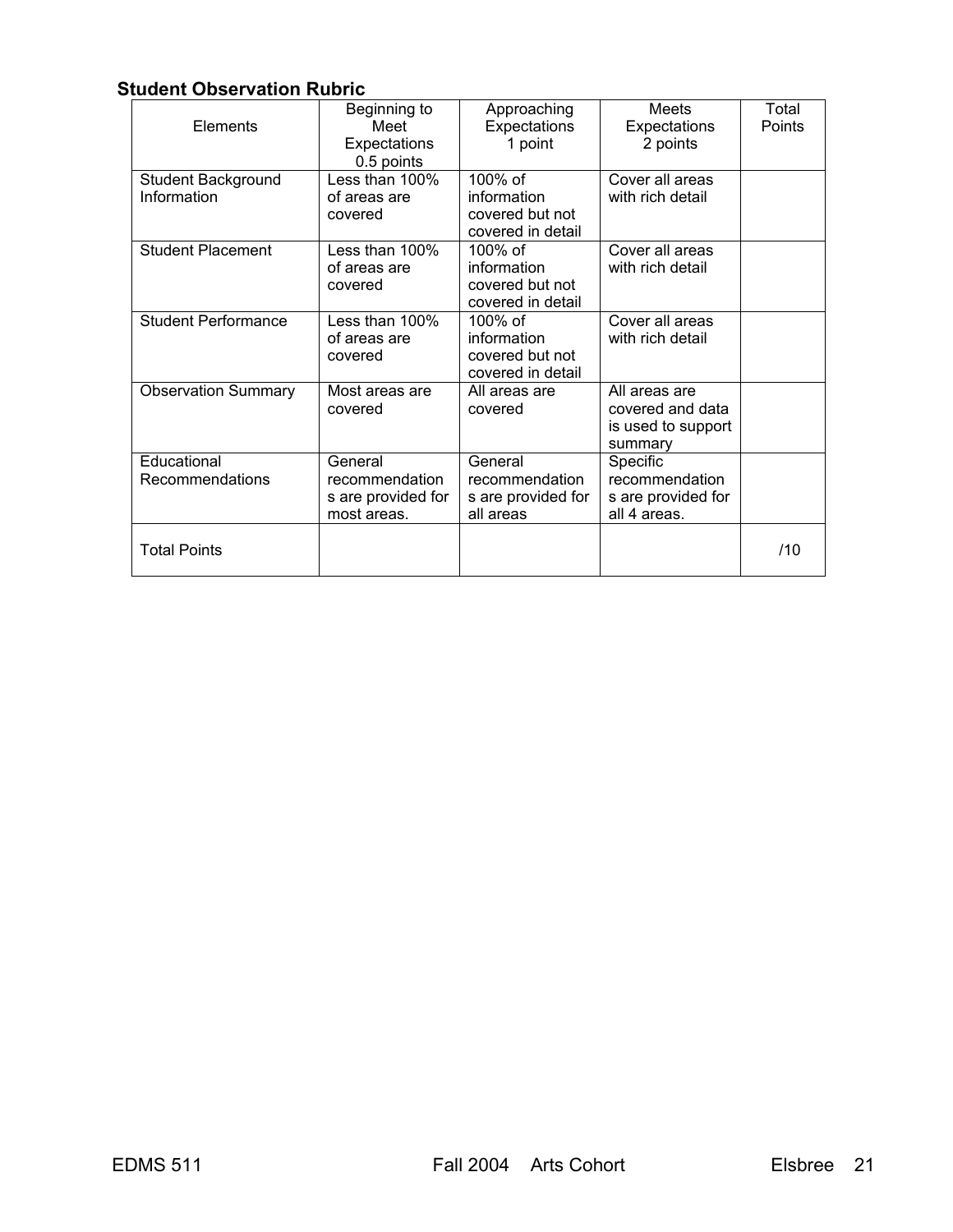**Learner Objectives:** Knowledge and skill in creating an electronic portfolio.

Assessment: Teacher candidates apply what they have learned from the required assignments to the TPE's designated in a cogent, first person reflection in TaskStream.

> Teacher candidates will include all necessary components in their final submission of the electronic portfolio.

| Resource(s):     | Title and necessary information:                                                                                                                                                                               |
|------------------|----------------------------------------------------------------------------------------------------------------------------------------------------------------------------------------------------------------|
| Internet Site(s) | http://lynx.csusm.edu/coe/eportfolio/index.asp<br>This will take you to the CSUSM COE website where you can get help with how to<br>create your electronic portfolio and information on the required elements. |
|                  | http://www.taskstream.com<br>This is the TaskStream home page where you will register for Taskstream and<br>return to when working on your electronic portfolio.                                               |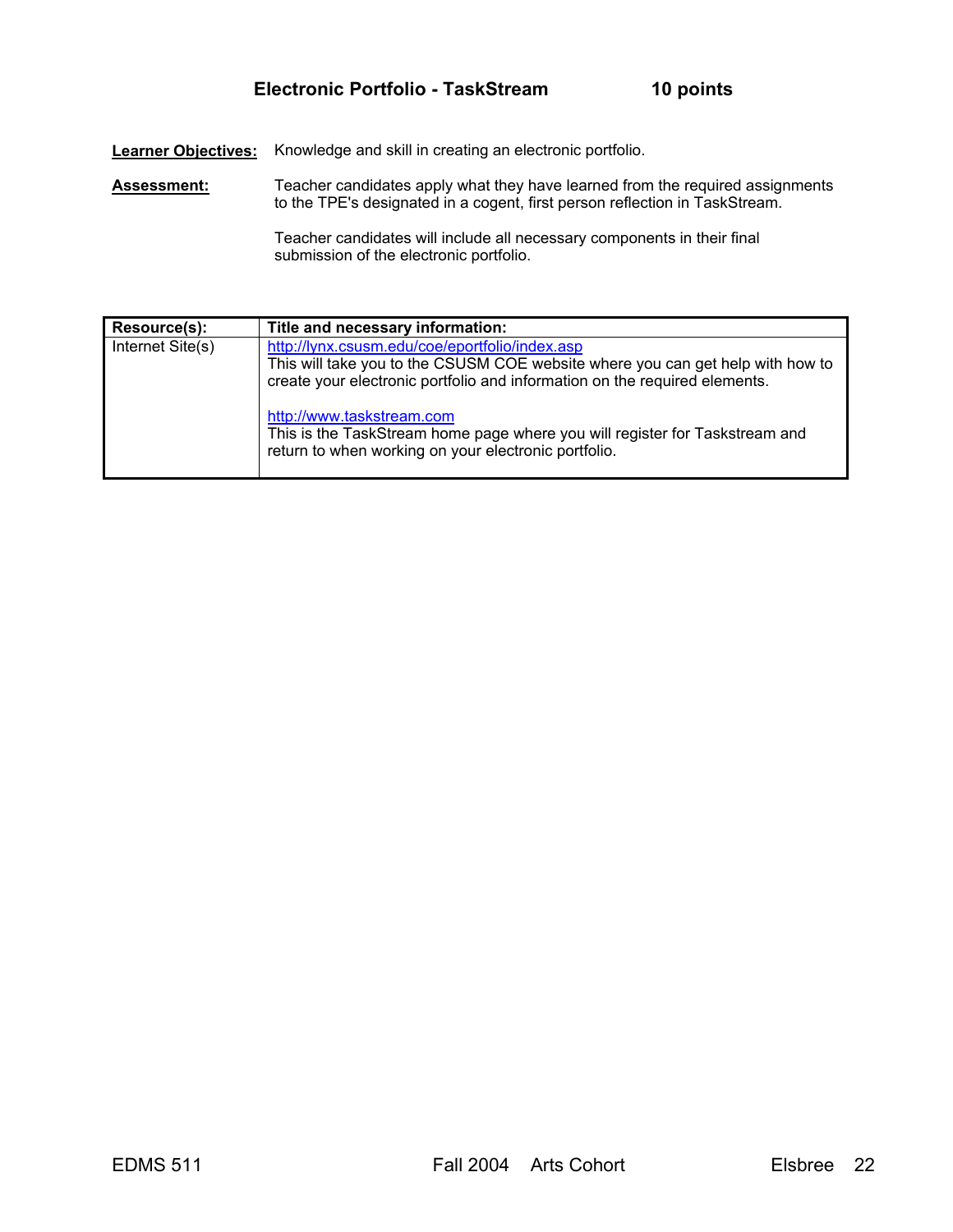**Learner Objectives:** Teacher candidates will be able to design a classroom management plan for students with diverse needs.

**Assessment:** Teacher candidates will write a classroom management plan that addresses all six levels of the discipline pyramid from prevention to individualized support plans. Teacher candidates will identify a minimum of three beliefs about teaching and learning and show how their beliefs are implemented in the strategies at each of the six different discipline levels. Students will be required to describe a minimum of 4 strategies at each pyramid level. 1-2 strategies at each level must cite a theory or discipline model.

**Preparation:** Before beginning assignment teacher candidates read the following resources and demonstrate the ability to complete the prerequisite skills.

| <b>Resources</b>  | Title and necessary information:                                                                                                                                                                                                      |
|-------------------|---------------------------------------------------------------------------------------------------------------------------------------------------------------------------------------------------------------------------------------|
| Textbook/chapters | Choate, J. S. (2000) Sucessful inclusive teaching ( $3^{\prime\prime\prime}$ ed.). Needham, MA: Allyn &                                                                                                                               |
|                   | Bacon. Chapters 14 & 15                                                                                                                                                                                                               |
|                   | Thousand, Villa, & Nevin. (2002)." Discipline Pyramid," Creativity and Collaborative<br>Learning: The practical guide to empowering students, teachers and families, 2 <sup>nd</sup><br>ed. Baltimore, MA: Brookes Publishing. P. 143 |
|                   |                                                                                                                                                                                                                                       |
|                   | Villa, Richard, & Thousand, Jacquelyn. (1995). Creating and inclusive school.<br>Alexandria, VA: ASCD. Chapter 3                                                                                                                      |
|                   | Charles, C. M. (2005). Building Classroom Discipline, 8 <sup>th</sup> ed. Boston: Allyn &<br>Bacon.                                                                                                                                   |
| Internet Site(s)  | Visit a website to research specific discipline/management approaches                                                                                                                                                                 |

Prerequisite skills:

- Teacher candidates are able to identify their beliefs about teaching and learning as related to student behavior.
- Teacher candidates are able to differentiate the six levels of the discipline pyramid
- Teacher candidates are able to use information about students' readiness range (skills, reading, thinking & information), learning profiles, interests, talents, and culture to determine appropriate discipline approaches (Thousand, Villa & Nevine)
- Teacher candidates are able to identify strategies to meet the needs of
	- o Students learning English (including differentiation for Beginning, Intermediate, and Advanced levels)
	- o Student that are accelerated learners a
	- o Students that need special education support under IDEA &/or ADA as referred to by Choate (2000), Villa & Thousand (2002)

#### **Task Guidelines**

- 5. Identify a minimum of three core beliefs you have about teaching and learning and how those impact your classroom management plan.
- 6. Do 2 of the following activities:
	- a. Read 3 or more discipline theories/classroom management models from texts or websites.
	- b. Observe a classroom teacher and identify what their educational beliefs are and how they implement those beliefs in their management approach.
	- c. Interview a teacher about their educational beliefs and how they implement those beliefs in their classroom management plans.
- 7. Describe what strategies you will use at each of the six levels of the discipline pyramid from prevention to individualized support plans. Make sure your action plan implements your beliefs.
- 8. Cite 1-2 management strategies at each of the six different discipline levels.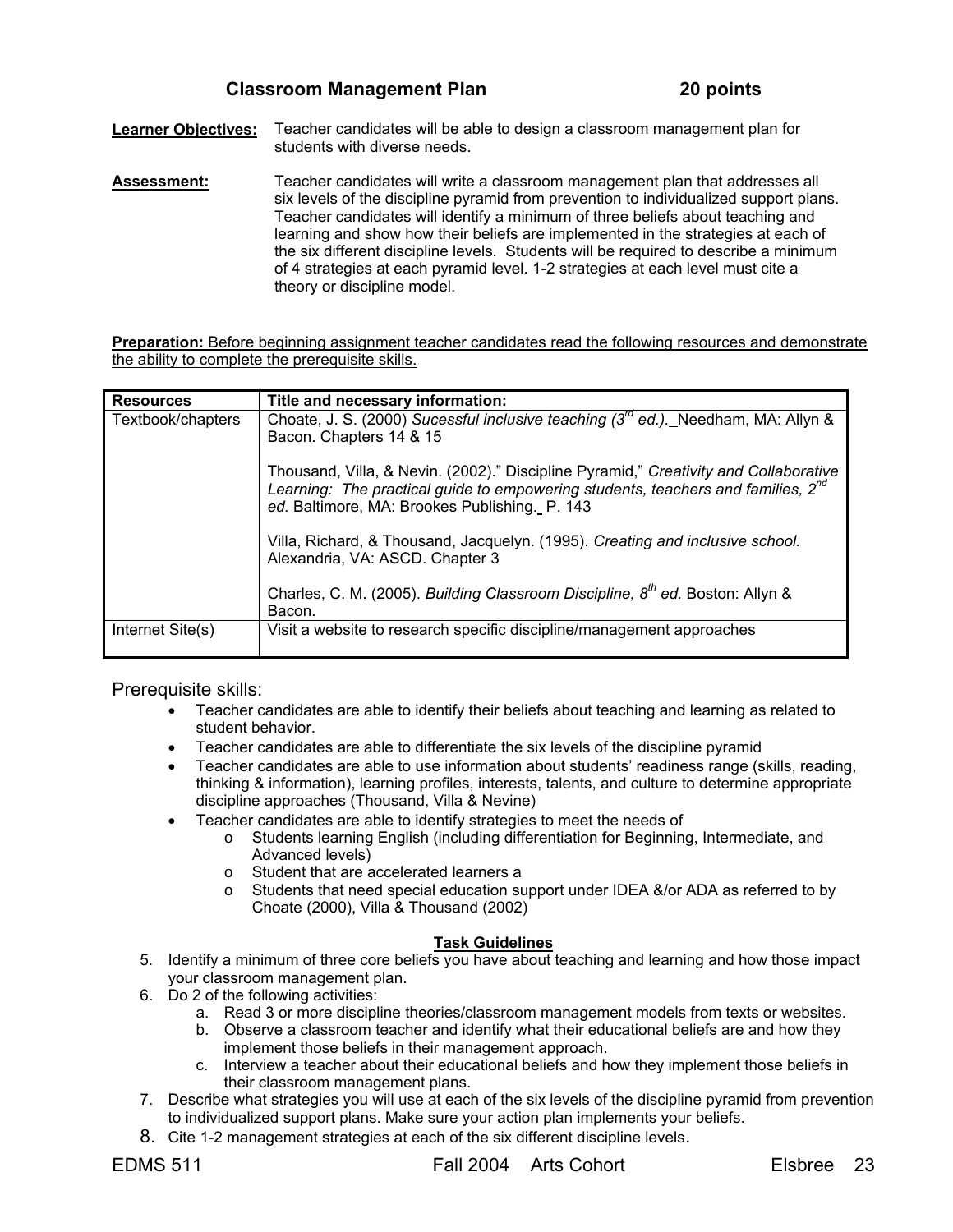## **Classroom Management Plan Rubric**

|                                                 | Approaching                                                                 | Meets                                                                                                                                                                 | Total  |
|-------------------------------------------------|-----------------------------------------------------------------------------|-----------------------------------------------------------------------------------------------------------------------------------------------------------------------|--------|
| Elements                                        | Expectations                                                                | Expectations                                                                                                                                                          | Points |
|                                                 | 2 point                                                                     | 4 points                                                                                                                                                              |        |
| <b>Educational Beliefs</b>                      | Identify 1-2<br>beliefs.                                                    | Identify 3<br>educational<br>beliefs, describe<br>how they will be<br>implemented in<br>your classroom<br>management<br>plan, and use a<br>minimum of 2<br>citations. |        |
| Define your<br>management plan                  | Describe 1-3<br>strategies for<br>each level of<br>discipline plan          | Describe 4 or<br>more strategies<br>for each level of<br>pyramid.                                                                                                     |        |
| Implementation of<br>educational beliefs        | Some of your<br>strategies are<br>linked to your<br>educational<br>beliefs. | Each strategy is<br>clearly linked to<br>one of your<br>educational<br>beliefs.                                                                                       |        |
| <b>Citations</b>                                | 1 or less citations<br>for each area of<br>pyramid                          | 1-2 citations for<br>each level of<br>pyramid.                                                                                                                        |        |
| Organization of<br>Classroom Management<br>Plan | All areas are<br>covered, but not<br>easy to locate.                        | All areas are<br>covered, a<br>navigations<br>system is well<br>implement to<br>allow reader to<br>locate and<br>comprehend<br>each area of<br>pyramid.               |        |
| <b>Total Points</b>                             |                                                                             |                                                                                                                                                                       | /20    |